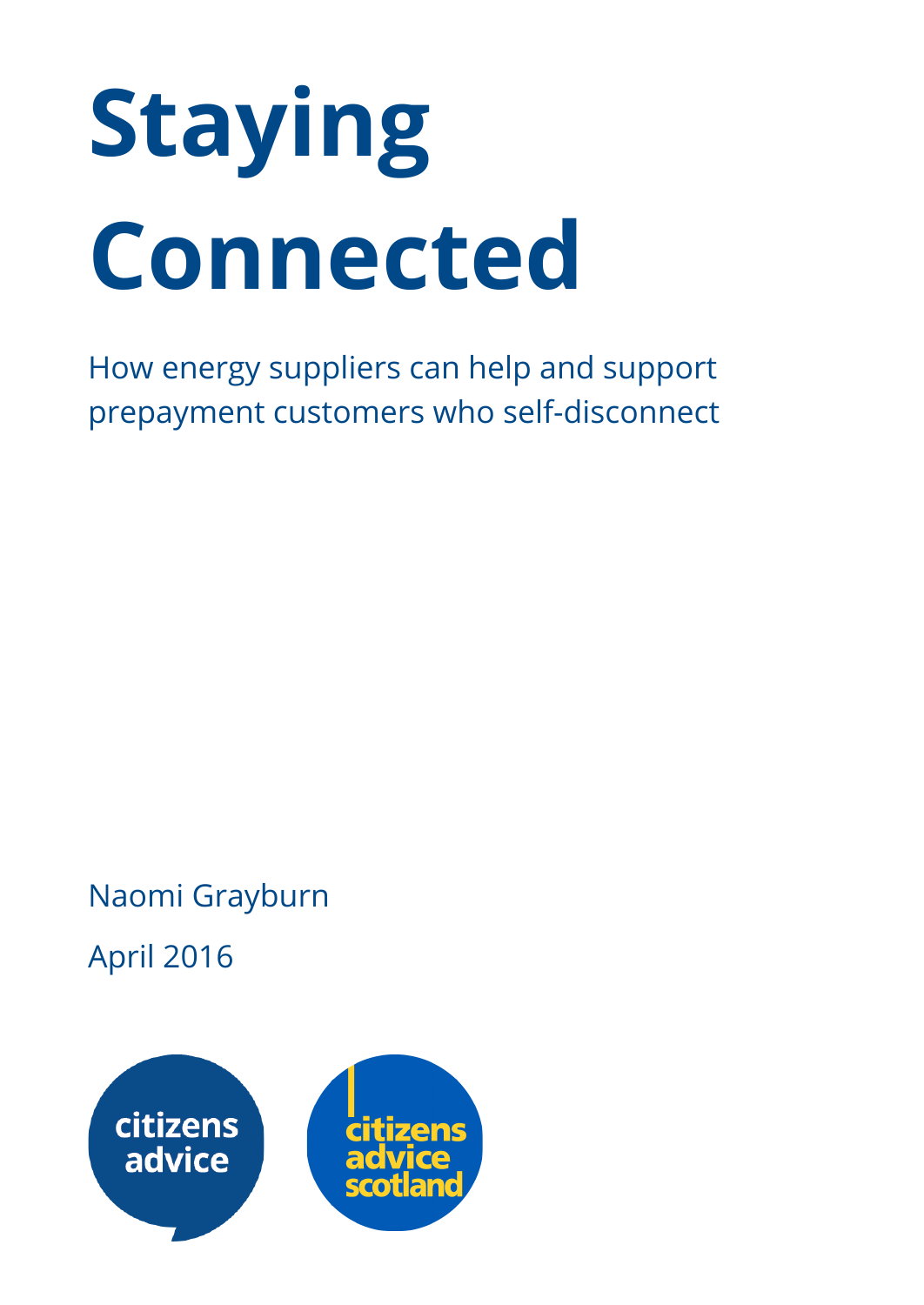# **Contents**

| <b>Executive summary</b>                                                         | $\mathbf{2}$ |
|----------------------------------------------------------------------------------|--------------|
| <b>Methodology</b>                                                               | 4            |
| <b>Findings</b>                                                                  | 6            |
| Where do consumers go for help?                                                  | 6            |
| Who self-disconnects?                                                            | 7            |
| Why do consumers self-disconnect?                                                | 9            |
| What do suppliers do when a consumer tells<br>them they cannot afford to top up? | 13           |
| <b>Getting the consumer back on supply</b>                                       | 14           |
| <b>Reassessing debt repayment arrangements</b>                                   | 17           |
| <b>Providing further financial assistance</b>                                    | 19           |
| <b>Offering energy efficiency measures</b>                                       | 23           |
| <b>Additional good practice</b>                                                  | 24           |
| <b>Conclusion</b>                                                                | 24           |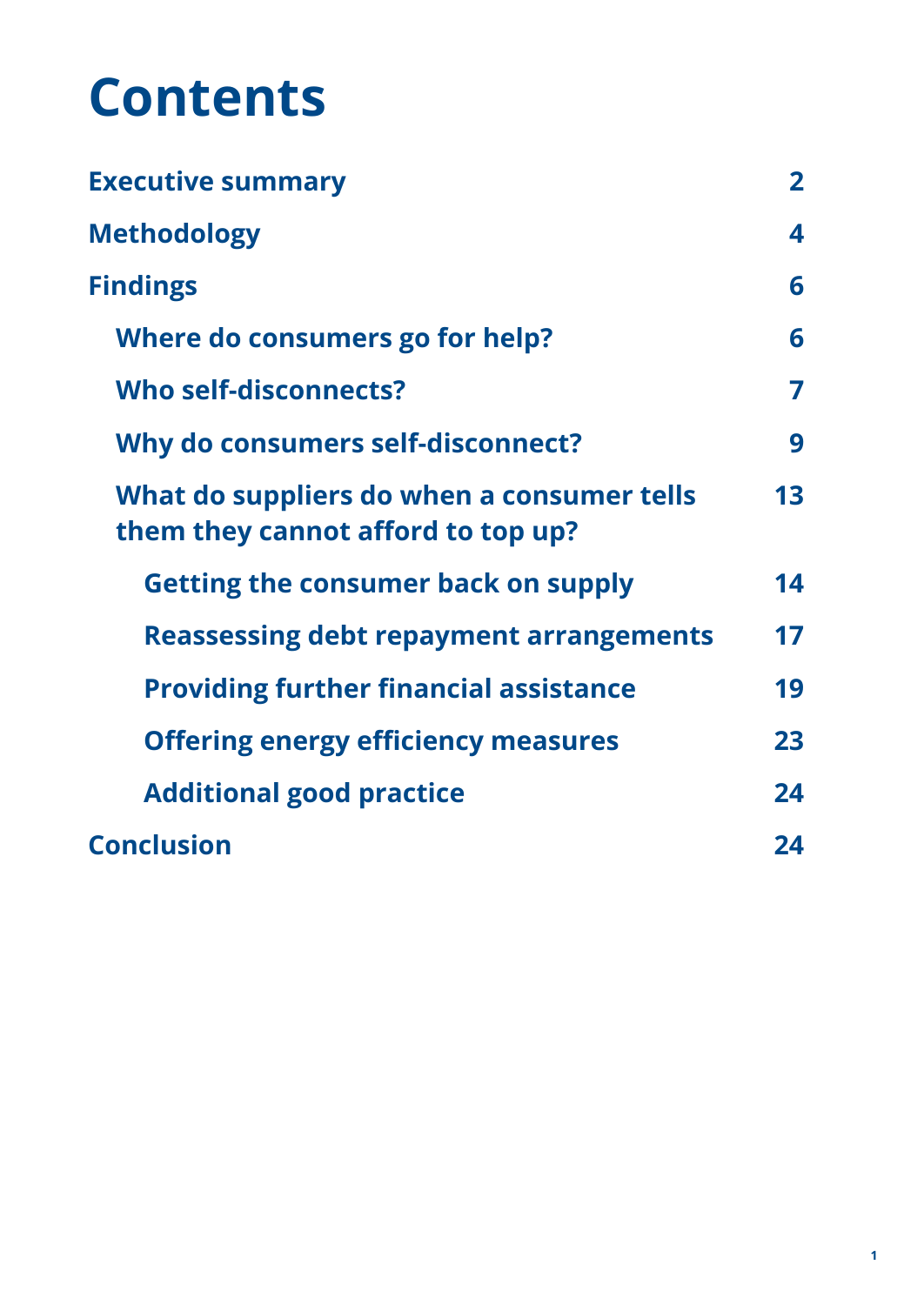# <span id="page-2-0"></span>Executive summary

Keeping warm during the winter months is vital for good health and wellbeing. An affordable supply of energy is essential for heating, hot water and cooking, all of which help to keep us warm and well. Unfortunately, many households in Great Britain struggle to afford the energy they need and self-ration their usage or else fall into arrears with their energy bills.

Around 17 per cent of households now pay for their energy through a prepayment meter (PPM).<sup>1</sup> Compared to users of other payment methods (such as Direct Debit and quarterly bills), these households are disproportionately more likely to be on lower incomes and, as such, struggle to afford the cost of energy. $<sup>2</sup>$  Also unlike credit</sup> customers, prepayment customers can easily become disconnected from their energy supply, simply by not topping up their meter. Often this is because they cannot afford to top up. We refer to this as self-disconnection. Self-disconnection poses a risk to the health and wellbeing of consumers, particularly those who are vulnerable.

We have estimated that 15 per cent of all PPM users self-disconnect from their energy supply at some point.<sup>3</sup> Some self-disconnect regularly or occasionally for short periods of time, either as a means of budgeting or because they have forgotten to top up. However, some consumers self-disconnect because they simply do not have enough money to top up. Our research shows that these consumers, the most financially constrained, self-disconnect for the longest periods of time. 4

We are concerned that an increasing number of consumers are at risk of self-disconnecting. As more consumers struggle to meet the costs of everyday living, the number with a prepayment meter also continues to rise. In 2014, approximately 300,000 new electricity PPMs and 320,000 new gas PPMs were installed in Great Britain. Around 60 per cent of these were installed to recover a debt.<sup>5</sup> Compounding this, the Competition and Markets Authority recently revealed that prepayment customers are paying more than they should due to a lack of competition in this market segment. 6

In October 2015, Citizens Advice developed a good practice guide for energy suppliers, outlining actions that they could take to help customers who told them

<sup>1</sup> Ofgem (2015) *Domestic Suppliers' Social Obligations: 2014 annual report*

<sup>2</sup> Citizens Advice (2014) *Topping-up or dropping-out: self-disconnection among prepayment meter users* and Consumer Focus (2010) *Cutting back, cutting down, cutting o兟땥*.

<sup>3</sup> Citizens Advice (2014) *Topping-up or dropping-out: self-disconnection among prepayment meter users* 4 Ibid.

<sup>5</sup> Ofgem (2015) *Domestic Suppliers' Social Obligations: 2014 annual report*

<sup>6</sup> Competition and Markets Authority (2015) *Addendum to provisional ᅠ〮ndings: Revised AEC relating to the prepayment segment* and Competition and Markets Authority (2016) *Energy market investigation: provisional decision on remedies*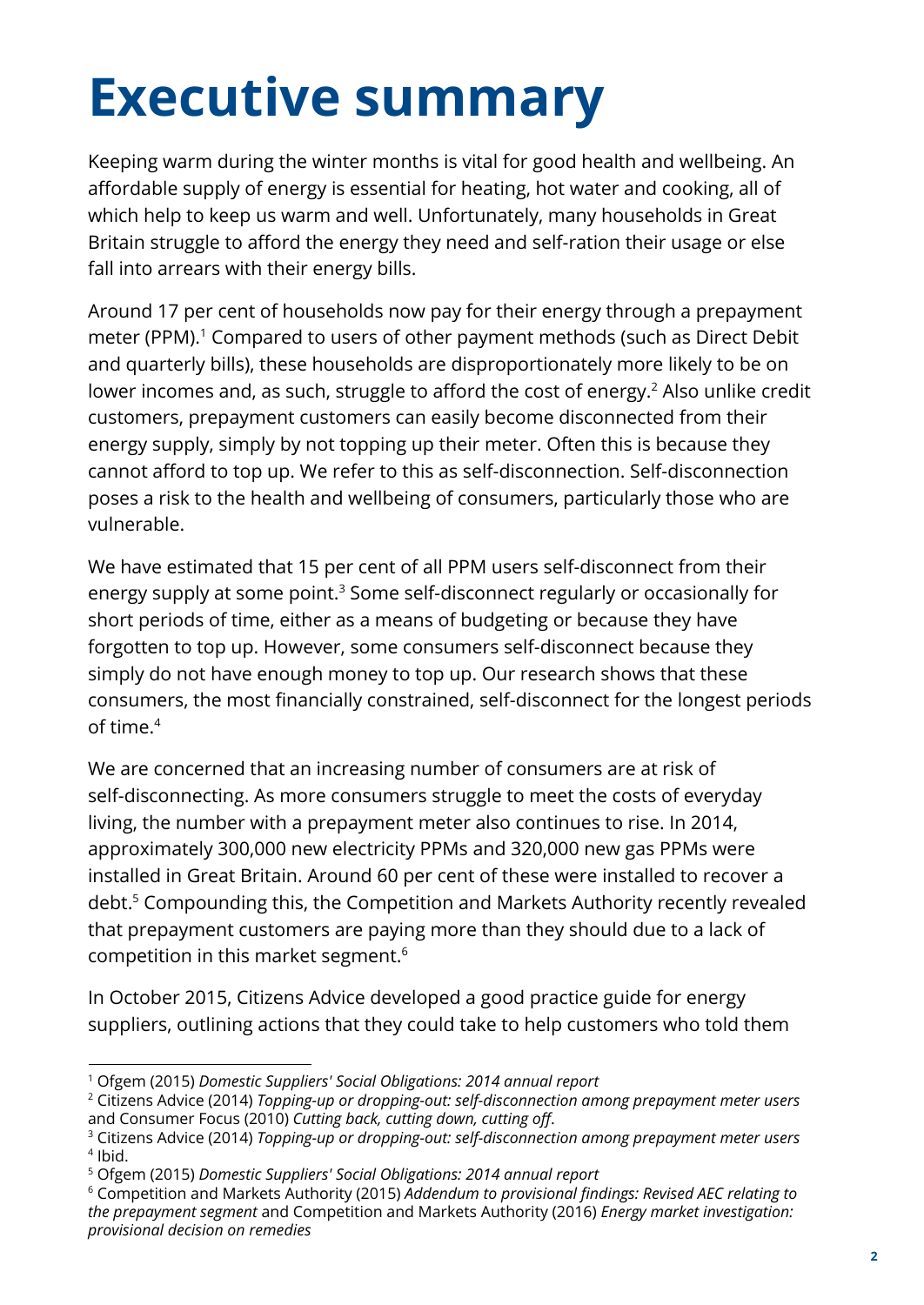they had self-disconnected. $^7$  The guide was based on existing good practice observed by our Extra Help Unit (see **About us**). The aim was to encourage cross-industry adoption and to stimulate discussions around what else suppliers could do to support their customers. A revised version of the guide has been published alongside this report.

This winter the Extra Help Unit helped 220 consumers in vulnerable circumstances who could not afford to top up their prepayment meters. We know that this is only a small proportion of consumers who self-disconnect. Some seek help directly from their supplier or from a third party such as a local Citizens Advice. Others may ask friends or family for help, while others might not ask for help at all.

This report seeks to understand the extent to which suppliers helped and supported customers who self-disconnected this winter, particularly in relation to our good practice suggestions. The findings are based on an analysis of all the self-disconnection cases received by the Extra Help Unit between October 2015 and February 2016.

Our findings present a mixed picture. We found that, in most cases, energy suppliers will provide emergency assistance to get consumers back on supply when they have self-disconnected. This generally takes the form of a discretionary top up, which is later recovered from the consumer in weekly installments. But suppliers are much less proactive at offering solutions that could help prevent further financial difficulties. They generally consider energy trust funds, the Warm Home Discount, debt advice referrals and energy efficiency measures when prompted. In a handful of cases, suppliers take extra steps to actively help consumers benefit from these measures. We would like all suppliers to consider how they can improve their policies and processes so that consumers who self-disconnect are provided with a level of support that is consistent with the acuteness of their situation.

We are mindful that there is a big question mark over where the responsibility of energy suppliers ends. National and local Government must play a role in safeguarding the health and wellbeing of these consumers too. The nature of PPMs means that they are a risk factor for all households on low or insecure incomes, and those experiencing changes to welfare benefits. We are keen for the Department of Work and Pensions to acknowledge this in the rollout of Universal Credit as well as in wider welfare reforms.

Finally, our findings raise questions about whether prepayment meters are an appropriate payment method at all for consumers who are financially, and otherwise, vulnerable. Suppliers are obliged to make sure it is 'safe and reasonably practicable' for a consumer to have a prepayment meter.<sup>8</sup> So, when a consumer faces real health and safety risks by self-disconnecting, should suppliers be offering

 $7$  This was shared with industry and stakeholders but was not published.

<sup>8</sup> Electricity supply standard licence conditions, *28.1A Safety and reasonable practicability of prepayment meters*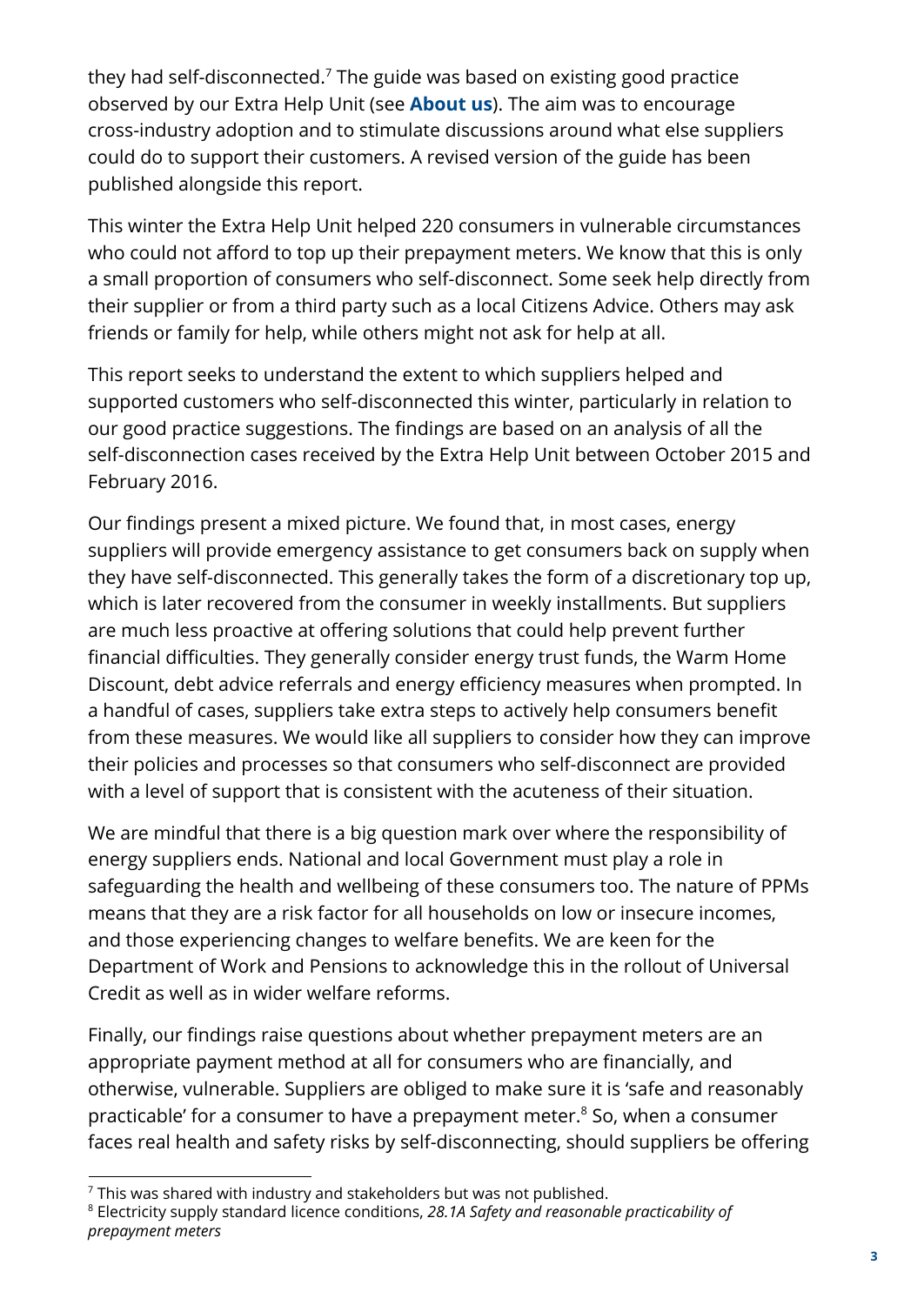an alternative payment method? Ofgem's recent focus on prepayment, through its Consumer Vulnerability Strategy, has highlighted other such concerns relating to the treatment of financially vulnerable consumers with a prepayment meter. $^{\rm 9}$ 

We will continue to work with industry, the regulator and Government, disseminating good practice and pursuing these questions in order to safeguard the health and wellbeing of prepayment customers.

## **Key findings**

- This winter the Extra Help Unit helped 220 consumers in vulnerable circumstances who could not afford to top up their prepayment meters.
- 73 per cent of those who self-disconnected were in receipt of welfare benefits and nearly **one in five** cited a problem with their benefits as leading them to self-disconnect.
- 31 per cent of households had someone with a physical health condition or disability in the property.
- One quarter of households had someone in the property with poor mental health.
- Discretionary credit was provided in 78 per cent of cases a total of £5,744.32. In most cases this was provided as a loan to be repaid by the consumer. In 16 per cent of cases it was provided as goodwill.
- In 15 per cent of cases the consumer had asked their supplier for a discretionary top up multiple times. In almost half of these cases, the supplier refused to provide any further assistance.

### About us

Citizens Advice has a statutory duty to provide first tier energy advice via our Consumer Service helpline.

The Extra Help Unit (EHU) takes the majority of its referrals from the Consumer Service. It has statutory duties and powers to help energy consumers who are in a vulnerable situation due to their personal circumstances or the nature of their complaint, or because they are at risk of having their gas or electricity cut off. The unit consists of a team of specialist caseworkers who liaise with energy companies on behalf of clients.

<sup>9</sup> See Ofgem (2015) *Consumer Vulnerability Strategy Progress Report* and Ofgem (2015) *Proposals to improve outcomes for prepayment customers*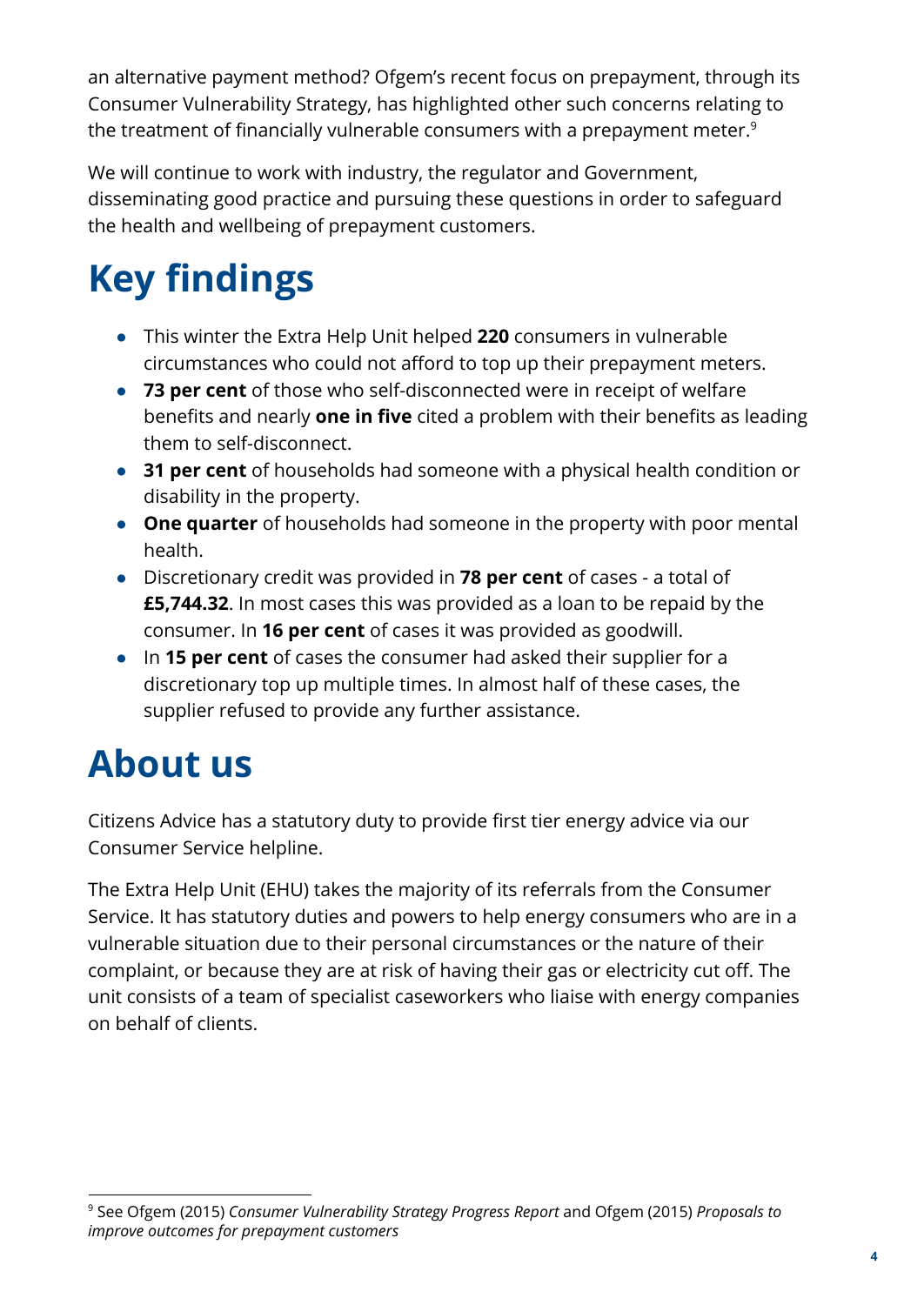# <span id="page-5-0"></span>Methodology

We carried out qualitative and quantitative analysis of all cases received by the Extra Help Unit between October 2015 and February 2016. This is a period when self-disconnection cases are generally at their highest volume.

The Extra Help Unit liaises directly with energy suppliers and records details of actions taken as part of the case resolution. They also record detailed information about the consumer's personal circumstances and the nature of their problem.

We are unable to capture any actions taken by the supplier after the case has been closed.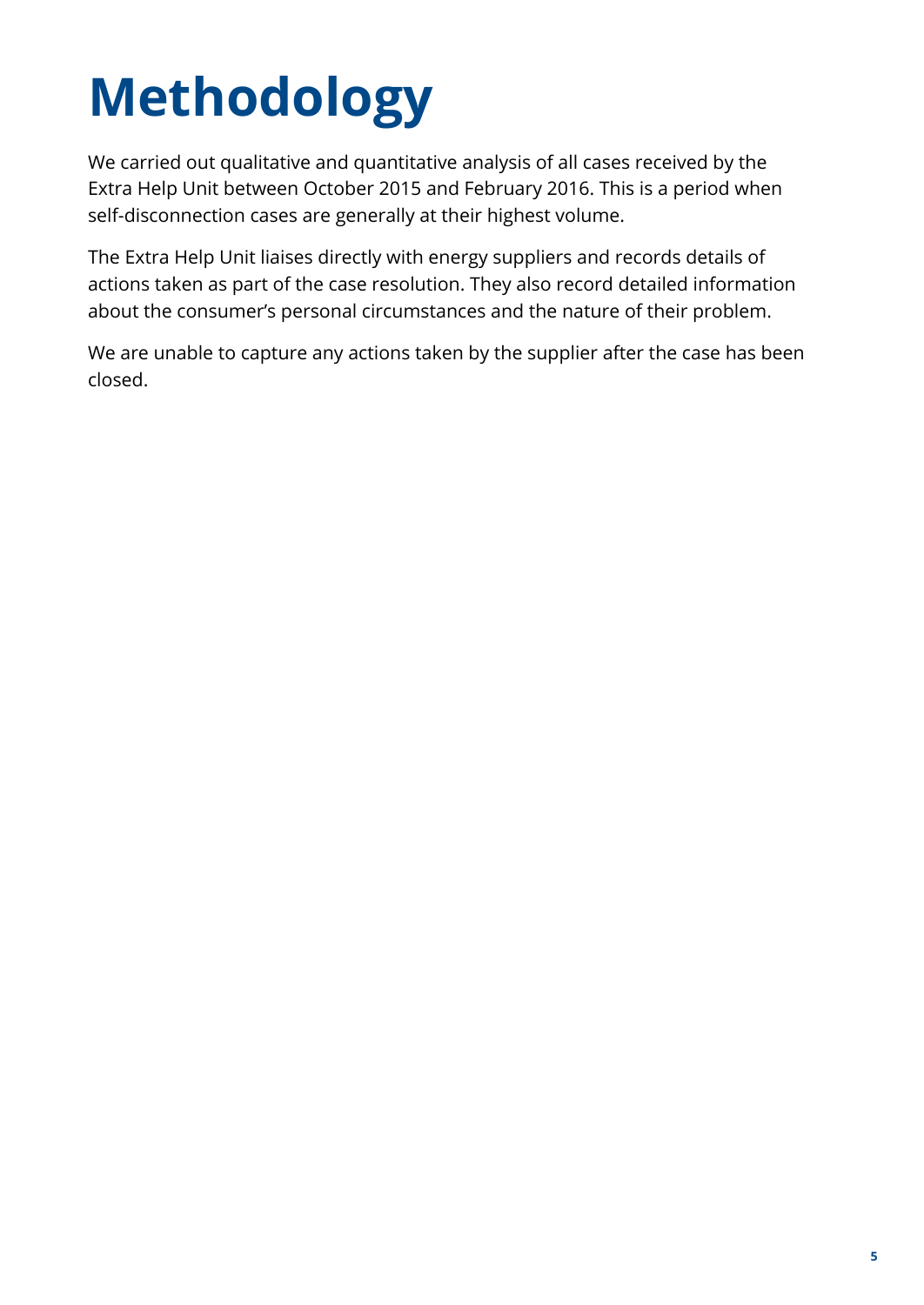# <span id="page-6-0"></span>Findings

Between October 2015 and February 2016, the Extra Help Unit helped 220 consumers in vulnerable circumstances who could not afford to top up their prepayment meters. The following findings relate to these consumers.

Consumers are referred to the Extra Help Unit if they are at imminent risk of self-disconnection or if they are already off supply. Consumers at imminent risk of self-disconnection typically have a small amount of credit left on their meter or are in 'emergency credit'. The majority of referrals come from the Consumer Service helpline, with a small number also from Ofgem, local Citizens Advice and Ombudsman Services: Energy.

58 per cent of consumers with a gas meter were off supply when contacting the Extra Help Unit. By contrast, 64 per cent of consumers with an electricity meter had some credit or emergency credit remaining.

### <span id="page-6-1"></span>Where do consumers go for help?

Consumers who cannot afford to top up their PPM may seek help from a variety of sources, both formal and informal. 10

Our omnibus research shows that consumers who are most likely to have difficulty paying for their energy are the most likely to borrow money from friends or family or to approach their supplier for help. $11$  18 per cent of prepayment users say they have borrowed money from friends or family at some time in order to top up, whilst only four per cent of Direct Debit customers have borrowed money from friends or family to pay an energy bill. 11 per cent of prepayment users say they have contacted their supplier to ask for help when they were struggling to afford their energy costs.

Asked hypothetically, 32 per cent of all prepayment users say that they would contact their supplier for help if they were to have difficulty paying and 31 per cent say they would borrow money from friends or family.

Of the consumers who received help from the Extra Help Unit because they could not afford to top up their PPM, 28 per cent had contacted their supplier first but their problem had not been resolved. This is lower among the whole PPM population, where only 11 per cent say they had contacted their supplier when they had payment difficulty. This reflects the Extra Help Unit's statutory duty to investigate complaints on the behalf of consumers for whom *"it is not reasonable to*

<sup>10</sup> See Citizens Advice (2015) *Strengthening and streamlining energy advice and redress* and Citizens Advice (2015) *Knowing who can help: the future for energy consumer advice and redress*

<sup>&</sup>lt;sup>11</sup> GfK Consumer Panel data (September 2015), sample size of 8050 respondents, weighted to represent 16+ GB household population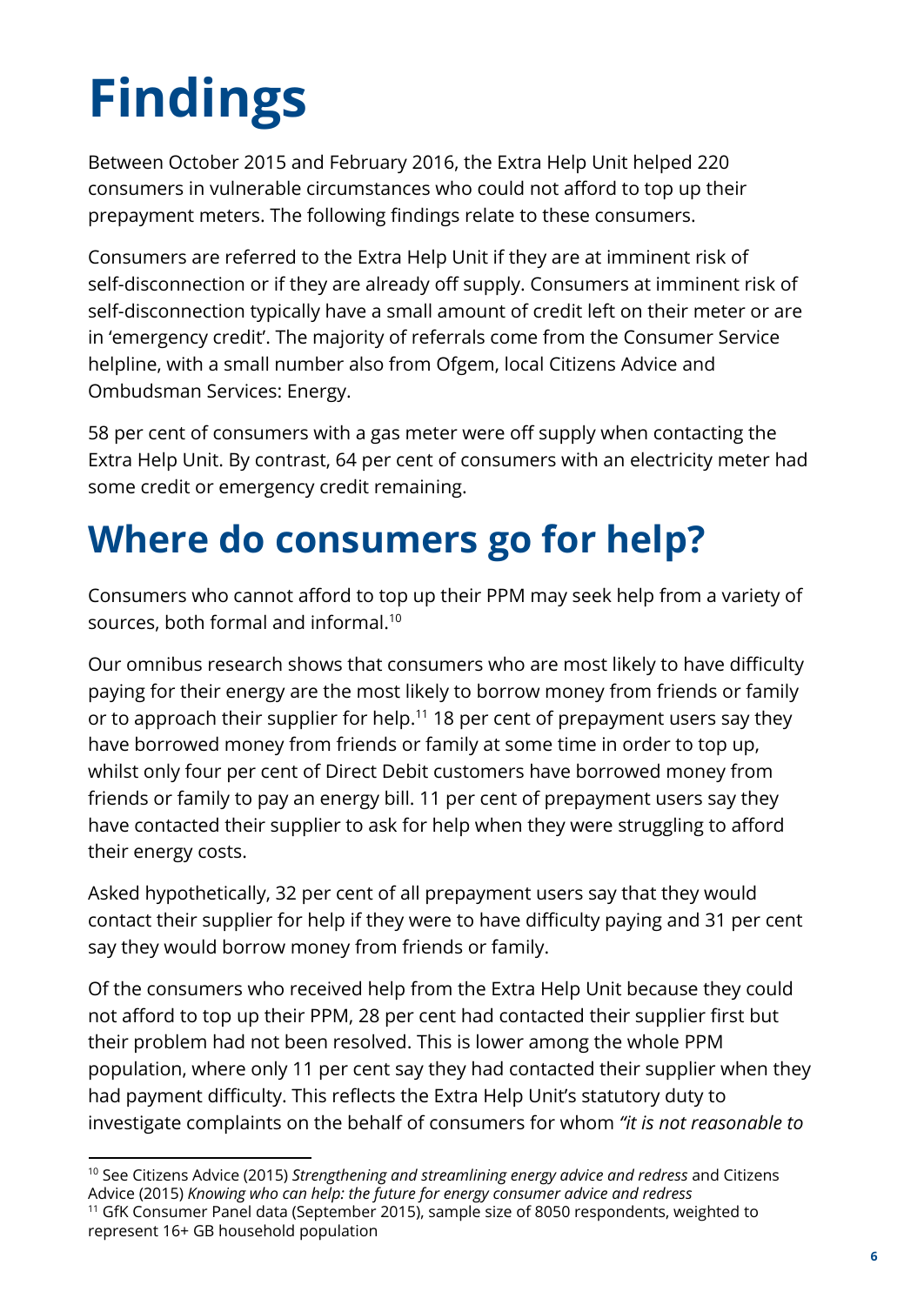*expect that person to pursue the complaint on their own behalf"*. That is, consumers 12 can be referred to the Extra Help Unit (often signposted by their energy supplier) precisely because they have been unable to resolve their issue directly with their supplier.

However, it is still notable that some consumers who self-disconnect do not receive the help they need from their energy supplier, either when contacting them directly or via a third party. A small number of our clients had sought help from a third party who tried to contact the supplier on their behalf but had not been able to reach a resolution.

Some consumers explicitly mentioned receiving help from friends or family: either borrowing money to top up their PPM or staying in their home when they couldn't afford to heat their own property. Others mentioned borrowing money from elsewhere in order to top up their PPM. 13

### <span id="page-7-0"></span>Who self-disconnects?

All of the following statistics are based on Extra Help Unit clients who self-disconnected in Winter 2015-16 unless stated otherwise.

#### 73 per cent were receiving at least one welfare benefit

- Half were receiving an out of work benefit
- 16 per cent were receiving a disability benefit
- 11 per cent were receiving tax credits
- Seven households were receiving or in the process of changing to Universal Credit

Our previous omnibus research found that 74 per cent of self-disconnecting households received one or more state benefit as part of their household income, and that PPM households who had self-disconnected were significantly more likely to be receiving means-tested or disability benefits (62 per cent) than those who had not self-disconnected (50 per cent). 14

#### 34 per cent had at least one child under 16 in the property

Our previous omnibus research found that 40 per cent of self-disconnecting households had children under 16 living there. 15

<sup>&</sup>lt;sup>12</sup> Consumers, Estate Agents and Redress Act (2007)

 $13$  Five said they had received help from family or friends and four said they had borrowed money from elsewhere.

<sup>14</sup> Citizens Advice (2014) *Topping-up or dropping-out: self-disconnection among prepayment meter users*

<sup>&</sup>lt;sup>15</sup> Consumer Focus (2010) *Cutting back, cutting down, cutting off*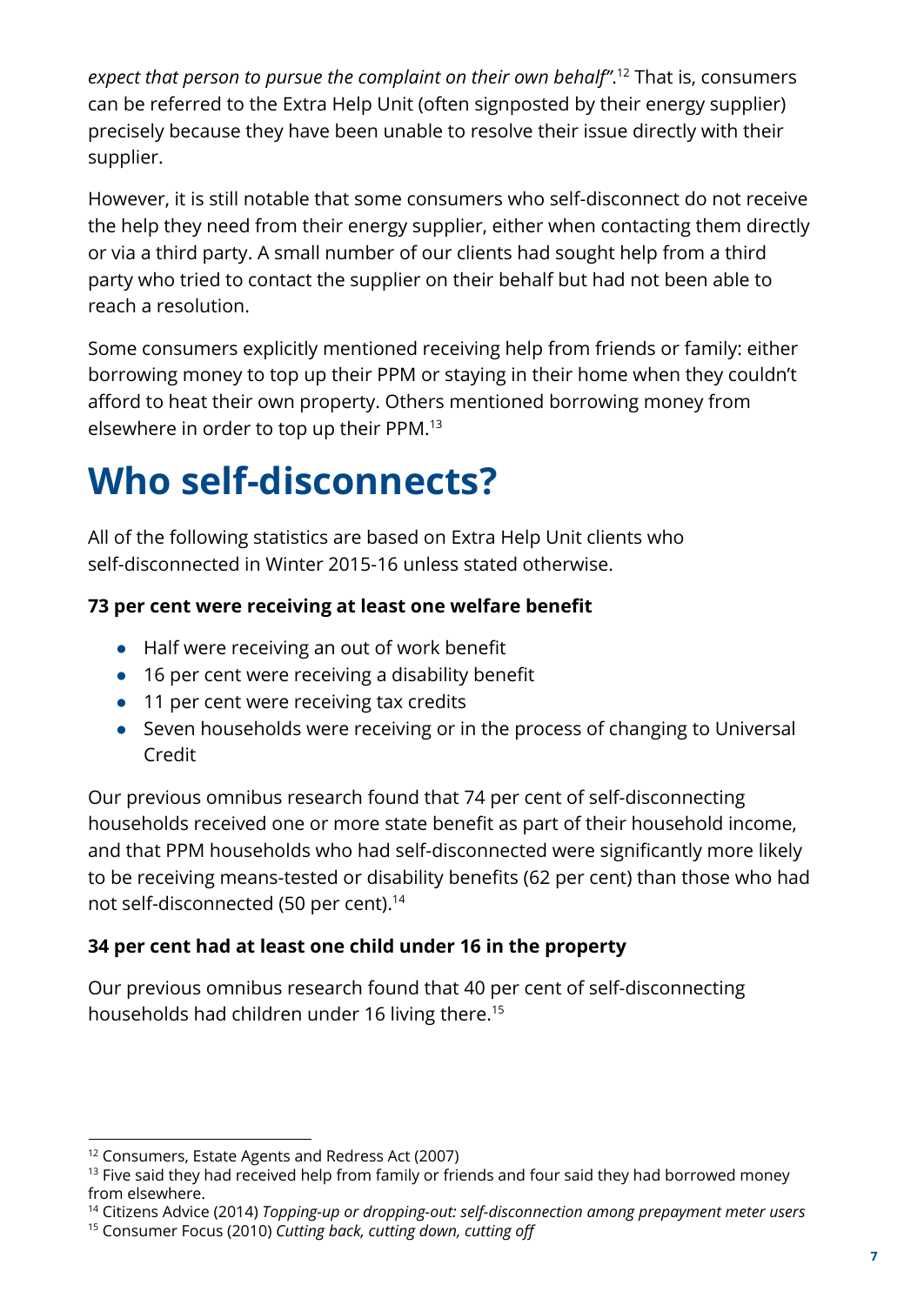

#### ▲ Density map showing the location of consumers who self-disconnected

#### The highest concentration of cases was in the North West of England

This region has some of the highest levels of social deprivation in the country. $^{\rm 16}$  It also typically experiences wetter weather. $^{17}$  This may contribute to higher levels of

<sup>16</sup> Office for National Statistics (2015) *The English Indices of Deprivation 2015*

<sup>17</sup> metoffice.gov.uk/climate/uk/regional-climates/nw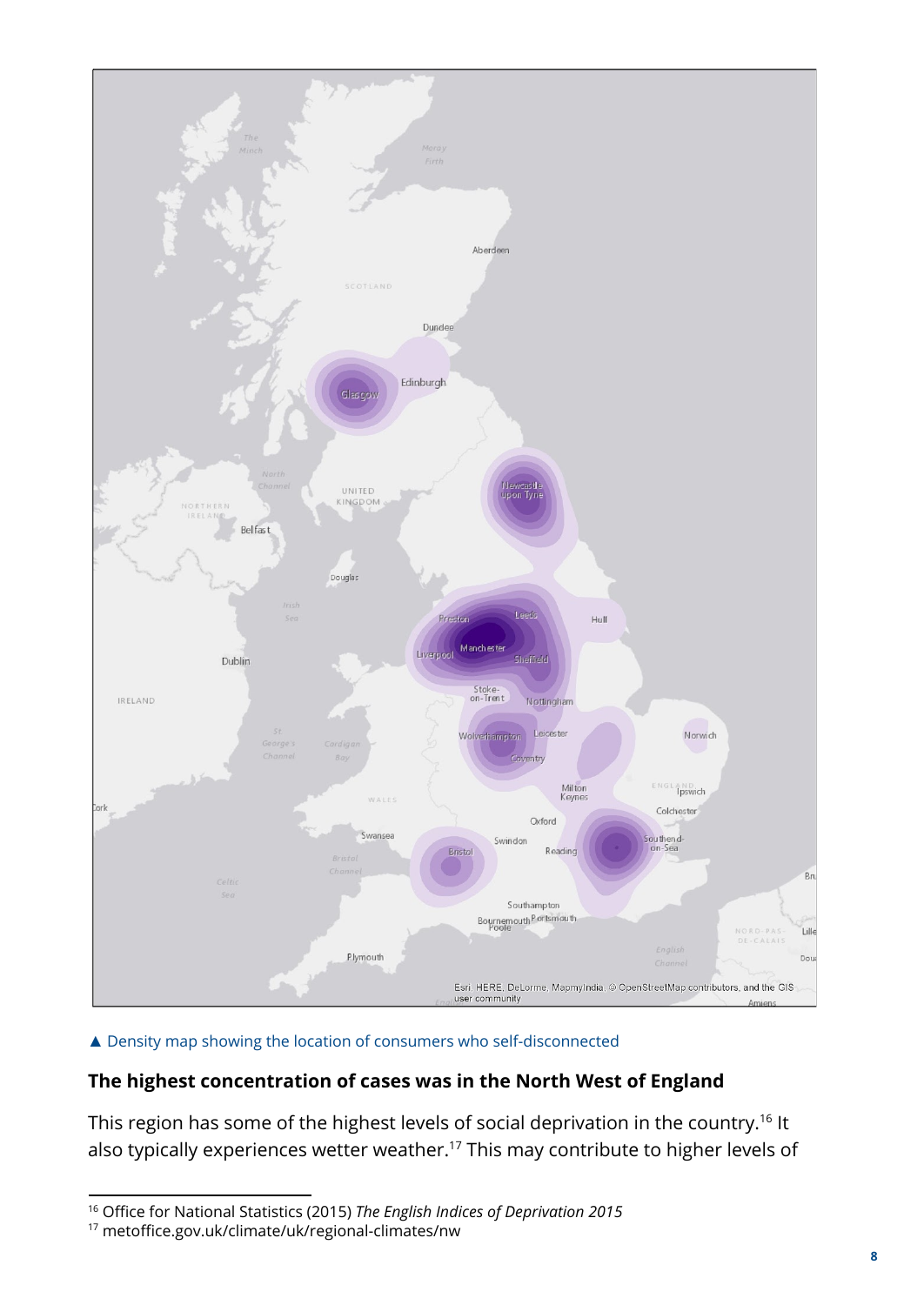winter self-disconnections, or at least higher numbers of consumers seeking help because they cannot afford to keep warm during this period.

#### Cold homes and health issues

Respiratory and cardiovascular heart diseases, as well as mental health issues, are all linked to cold homes. Cold homes are also known to exacerbate existing illness, reduce dexterity and increase the risk of falls and accidents in the home. 18

Of the consumers who sought help from the Extra Help Unit this winter because they had self-disconnected, 31 per cent had someone with a physical health condition or disability in the household. **11 per cent** had someone in the property with a physical health condition linked to cold homes, including asthma, heart and lung conditions (such as COPD) and high blood pressure. A quarter of households had someone in the property with poor mental health. In our 2014 survey, we found that 56 per cent of self-disconnecting clients either had, or someone living with them had, a physical or mental health condition.

A number of consumers mentioned their experiences of living in a cold or damp home:

One consumer with a two year old child, living in an all-electric property, said that she was waiting for new windows to be installed and the property cost a lot to heat in the meantime.

Another consumer, who was off supply for both fuels, stated that the cold weather impacted on his health conditions. He was unable to top up due to a delay receiving his ESA and had been told there was a backlog of three weeks before he would receive his next payment.

Another consumer's grandson, calling on his behalf, explained that his grandfather had been sleeping in coats because it was so cold in the house. His grandfather was off supply for gas and not due to receive his next pension payment for three days.

#### In 13 cases, the consumer could also not afford to buy food, or was having to choose between food or fuel

When we surveyed local Citizens Advice offices in 2013, we found that advisers were signposting to local food banks in 43 per cent of self-disconnection cases. 19 This difference reflects the fact that local Citizens Advice provide general, holistic advice that looks at all of the consumer's problems. They are also more able to signpost to local services. In contrast, the Extra Help Unit provides specialist help with energy issues, so other issues such as struggling to pay for food are less likely to be discussed.

<sup>18</sup> Marmot (2011) *The health impacts of cold homes and fuel poverty*

<sup>19</sup> Citizens Advice (2014) *Topping-up or dropping-out: self-disconnection among prepayment meter users*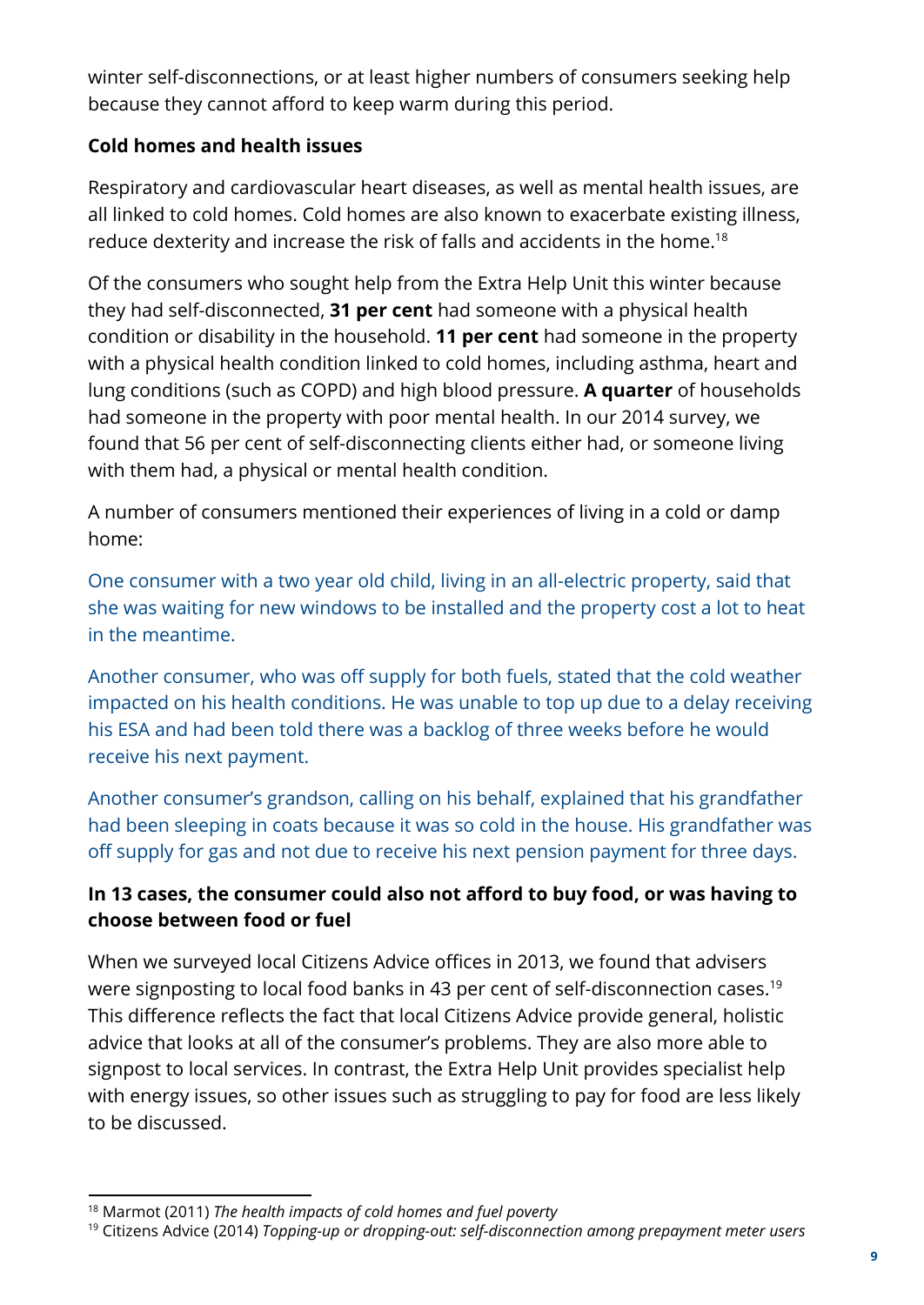### <span id="page-10-0"></span>Why do consumers self-disconnect?

Consumers give a range of reasons for why they have gone off supply or think they are likely to go off supply soon. It is often a combination of financial circumstances, temporary or ongoing, and concerns about the amount of money needed to keep their PPM topped up.



▲ Why do consumers self-disconnect? (Number of cases)

#### Case examples: why do consumers self-disconnect?

- 1. The consumer receives Personal Independence Payment and Housing Benefit. There is an issue with his benefits and he has no funds to top up for a further week.
- 2. The consumer's benefits have been sanctioned. A new claim has been submitted for ESA and tax credits but no income is expected for a month.
- 3. The consumer has learning difficulties and asthma. The EHU had helped to arrange a discretionary credit 10 days previously but the consumer had accidentally topped up her old key instead of the new one and lost £5 credit. She has no further funds to top up.
- 4. The consumer's partner recently lost his job so they are now managing on only one part time income and are receiving tax credits. A PPM was fitted for gas arrears two weeks previously. The supplier had advised that her usage would be £20 a week and arrears collected at £5 per week. But she has had to credit £35 - £40 to the PPM in the past week and has now self-disconnected.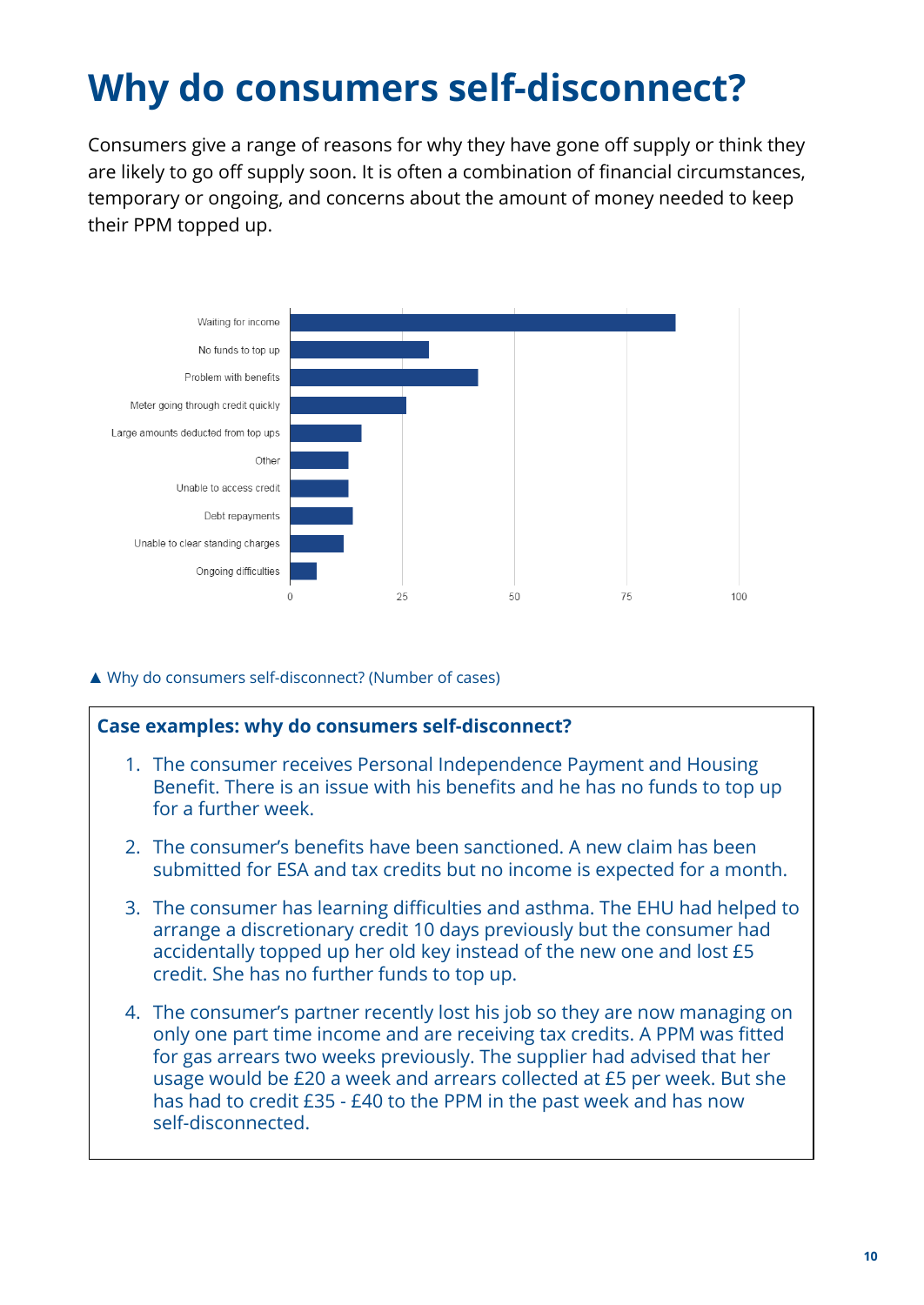| 5. The consumer has issues with the PPM taking too much credit and not<br>getting enough supply. She only has £5 to credit the PPM and feels there is<br>no point as it would take this off her.                                                                  |  |  |
|-------------------------------------------------------------------------------------------------------------------------------------------------------------------------------------------------------------------------------------------------------------------|--|--|
| 6. The consumer had been off supply for 2 weeks. The problem appeared to<br>be related to a meter exchange after a fault on the meter. He had not had<br>to top up since then but now there was a standing charge debt of £50 and<br>he was unable to clear this. |  |  |
| 7. The PPM was installed 10 days previously. He had topped up £10 and this<br>had reduced to 20p the next day. He cannot afford to top up again.                                                                                                                  |  |  |
| 8. The consumer states the meter is taking twice as much money as usual.                                                                                                                                                                                          |  |  |
| 9. The consumer has no funds to top up.                                                                                                                                                                                                                           |  |  |
| 10. The consumer is struggling to manage the PPM and is going off supply<br>intermittently.                                                                                                                                                                       |  |  |
| 11. The consumer had been unable to afford to credit his gas PPM for quite<br>some time and standing charges had accrued.                                                                                                                                         |  |  |
| 12. She had topped up £15 and only got £3 of credit. She was then unable to<br>access the emergency credit facility.                                                                                                                                              |  |  |
| 13. The consumer has no funds to top up due to unexpected bank charges.                                                                                                                                                                                           |  |  |
|                                                                                                                                                                                                                                                                   |  |  |

We found that, on contacting the Extra Help Unit, 39 per cent of consumers knew precisely how long it was until they would next have money to top up. The time ranged from one day to one month. In contrast, **14 per cent** simply had no money and did not appear to know when they might next have some. Three per cent said they were struggling to manage their PPM on an ongoing basis.

**19 per cent** cited an issue with their benefits as leading them to self-disconnect:

- 15 had their benefits stopped or suspended
- 10 had their benefits sanctioned
- 9 had another issue with their benefits payments (not specified)
- 8 had a benefit claim in progress
- 5 had moved to a different benefit

A number of consumers had moved onto Universal Credit and were experiencing problems related to this. (Others were receiving Universal Credit but did not cite this as a reason for self-disconnecting.)

Universal Credit is currently being rolled out as part of the Government's wider welfare reforms. Citizens Advice has widely argued that welfare reforms must be evidence based, so that impacts are fully understood in advance, that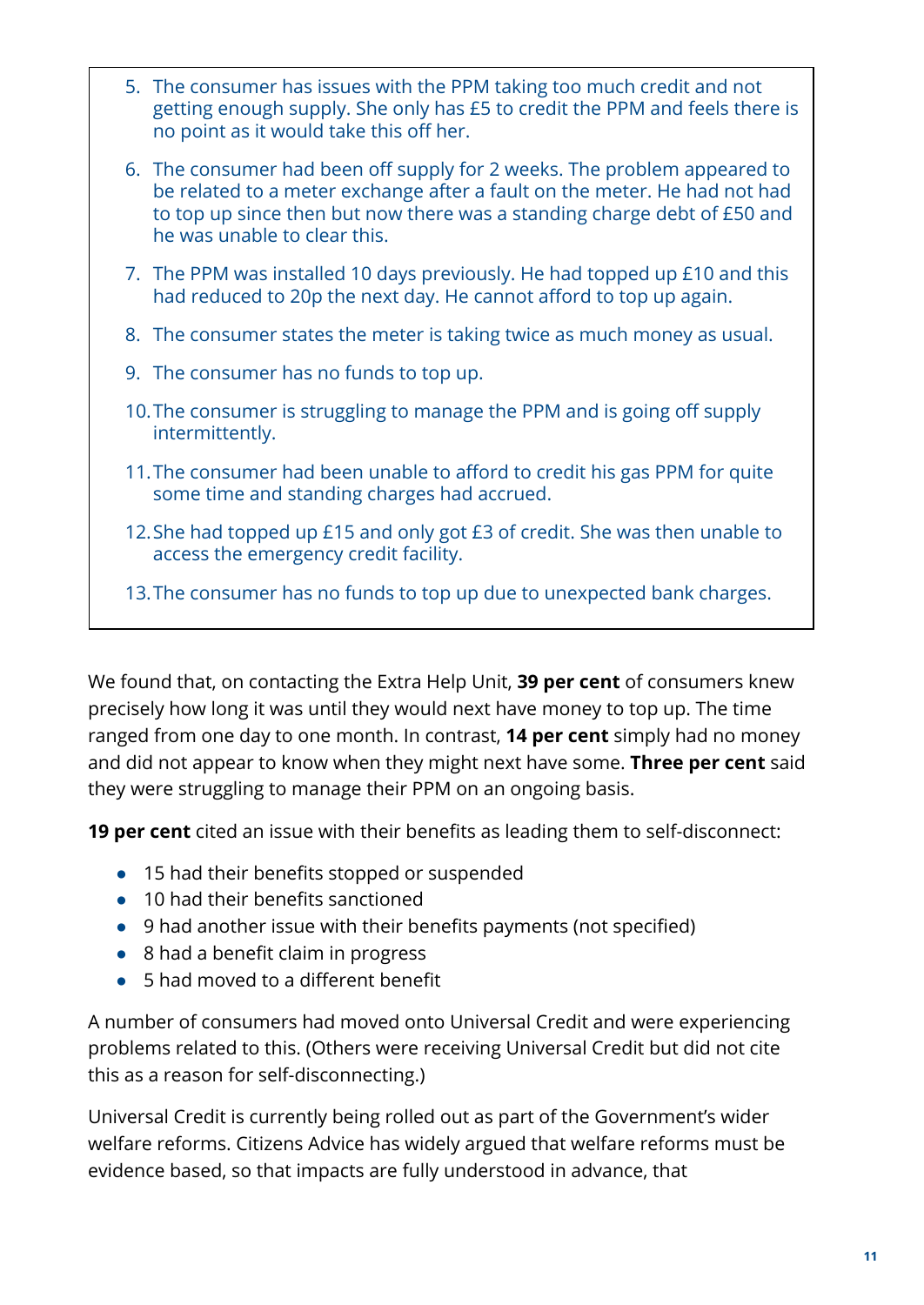implementation should be slow and steady, and that those affected should be provided with appropriate advice and support. 20

There are a number of features of Universal Credit that may increase the risk of consumers self-disconnecting during the early stages of receiving the benefit. As payments are made monthly in arrears, rather than weekly, claimants experience a delay of around five weeks before their first payment. Some will also struggle to adapt to monthly budgeting and having to make direct rent payments to their landlord. In 2013, Citizens Advice ran a pilot in order to identify what support our clients would need in the transition to Universal Credit.<sup>21</sup> We found that **nine in ten** of our clients would need support in one or more of the following areas: monthly payments, budgeting, banking, staying informed and getting online. 73 per cent would struggle with monthly payments and 77 per cent would struggle with managing changes to their money.

#### Universal Credit case studies

- 1. The consumer had been receiving ESA but was in the process of changing to Universal Credit. He had had no income for 4 weeks and it was a further week before he would receive the first payment. He only had 40p left on his electricity PPM and had no funds to top up. The supplier arranged a £20 discretionary credit, which would be recovered at £3.65 per week.
- 2. The consumer received Universal Credit and was not due his next payment for 3 weeks. He was struggling to manage on a limited income and was in emergency credit for both gas and electricity. He had had 2 crisis loans in the past 2 months, as well as a food voucher from the local council. The supplier provided £9 discretionary credit for gas and £11.50 for electricity. This was to be recovered at 25 per cent of top ups. The consumer was concerned that this would not last him.
- 3. The consumer received Universal Credit and had no income due for 5 days. She was in emergency credit for both fuels. She also had arthritis and nerve issues. The supplier provided £30 discretionary credit for each fuel, to be recovered at £3.70 per week.

Citizens Advice is currently undertaking research into the impact of welfare reform on utilities providers. $22$  This research will look at the wider question of how utilities companies can adapt to meet the needs of their customers during this period. One

<sup>20</sup> Citizens Advice (2015) *The role of Carer's allowance in supporting unpaid care;*

Citizens Advice (2015) *Citizens impact assessment: lowering the beneᅠ〮t cap*;

Citizens Advice (2015) *Citizens impact assessment: freeze to working age beneᅠ〮ts;*

Citizens Advice (2015) *Citizens impact assessment; restricting access to housing beneᅠ〮t for young people;* Citizens Advice (2015) *Personal independence payments: supporting participation in society and the labour market*

<sup>21</sup> Citizens Advice (2013) *Universal Credit managing migration pilot: ᅠ〮nal results*

<sup>22</sup> Following on from Citizens Advice (2013) *All change: why welfare reform should matter to creditors and utility companies*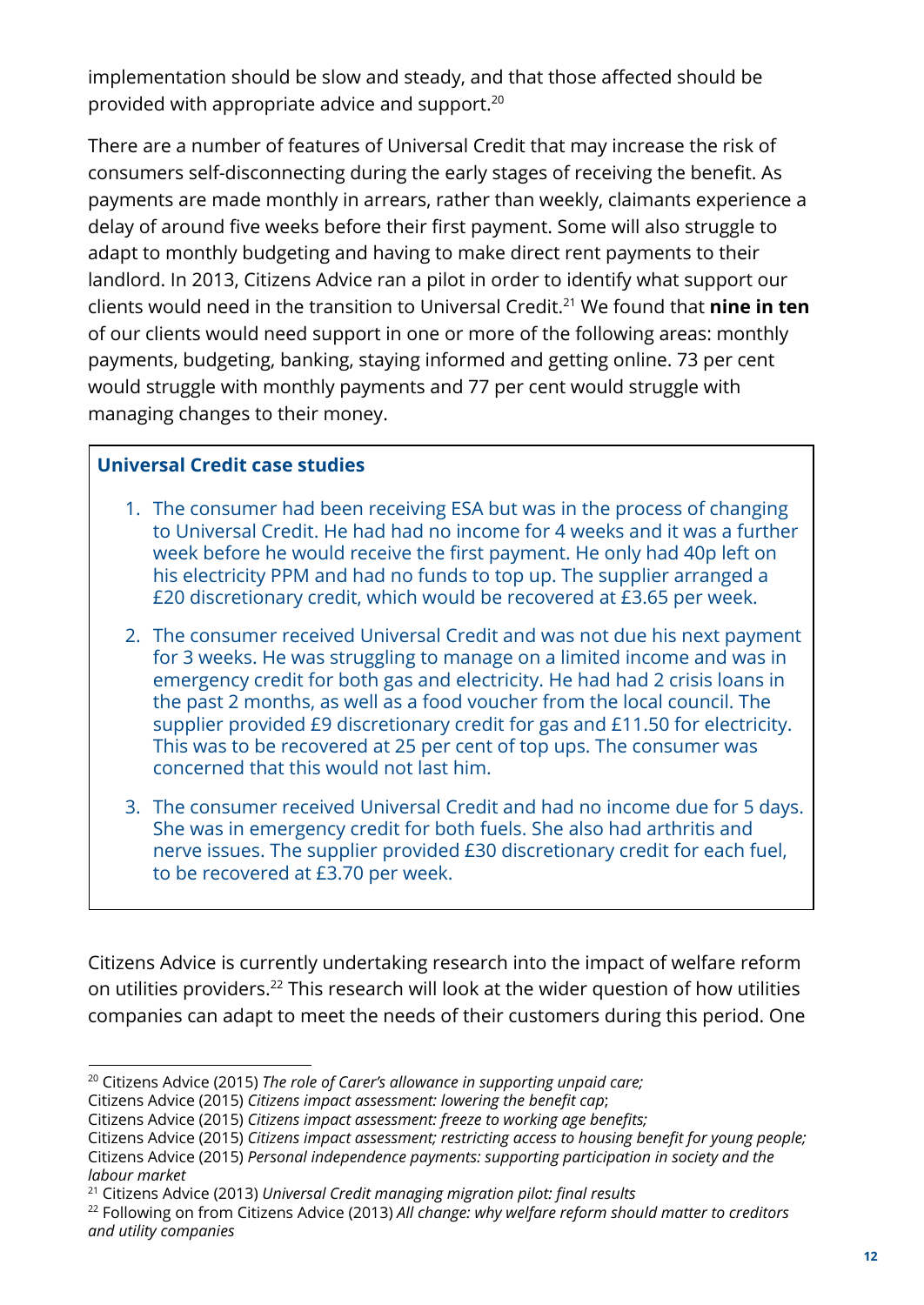aspect of this will be to look at how energy suppliers can prepare themselves for a possible increase in self-disconnections among prepayment customers.

It is important, however, to remember that consumers usually self-disconnect for a combination of reasons. Temporary financial difficulties, such as a drop in income, are often compounded with concerns about the amount of money needed to keep their PPM topped up.

**12 per cent** felt that their PPM was going through credit very quickly, suggesting that their energy consumption, or the cost of energy, was higher than expected. One consumer thought that this was due to a meter fault but, on investigation, the supplier found that their usage had simply increased in line with the colder weather.

Another **seven per cent** of Extra Help Unit clients said that large amounts were being deducted each time they topped up. This indicates that their meter was collecting debt repayments in installments. In three per cent of cases, it was identified that there was a debt belonging to a previous tenant of the property, but in all other cases the consumer was responsible for the debt. Consumers were not always aware that this was the case.

Six per cent were unable to access credit on their PPM or top up device. Reasons included:

- Meter fault or exchange leading to loss of credit
- Top up not transferring to top up device or PPM
- Change of supplier leading to loss of credit
- Emergency credit facility unavailable

Finally, in five per cent of cases, the consumer had a shortfall in standing charges which they could not afford to clear.

### <span id="page-13-0"></span>What do suppliers do when a consumer tells them they cannot afford to top up?

In October 2015, Citizens Advice developed a good practice guide for energy suppliers, outlining actions that they could take to help customers who told them they had self-disconnected. The guide was based on existing good practice observed by our Extra Help Unit.

The good practice points can be grouped into four main categories:

● Getting the consumer back on supply either by providing a discretionary top up which the consumer repays in installments or, where the consumer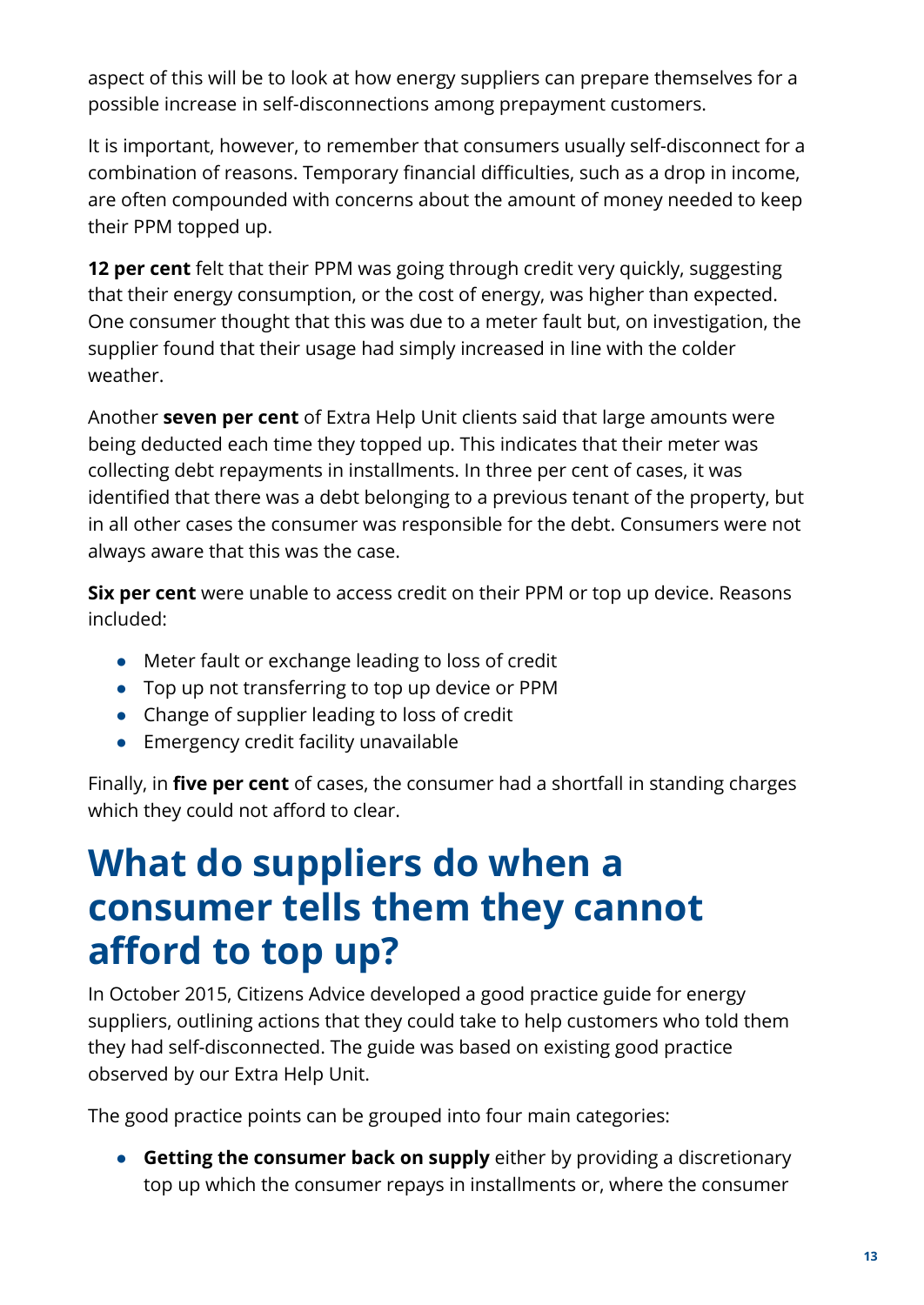has accrued standing charges and cannot pay these upfront, spreading standing charges.

- Reassessing debt repayment arrangements to make sure they are still affordable.
- Providing further financial assistance by proactively helping the consumer apply for the Warm Home Discount or a grant, or by referring them for money advice.
- Offering energy efficiency measures

We have assessed suppliers' actions against each of these good practice areas in order to identify what is working well and where there is room for improvement. We also observed some additional good practice points. These findings have informed a revised good practice guide, published alongside this report.

Overall, we found that energy suppliers are good at helping consumers to get back on supply when they have self-disconnected. In 78 per cent of cases, suppliers provided a discretionary top up. In the majority of these cases, the consumer was expected to pay the amount back in installments. Our findings on debt recovery arrangements also paint a mainly positive picture. Suppliers are generally reassessing debt repayment rates where necessary. They are also demonstrating some flexibility, such as putting repayments on hold, where this is helpful for the consumer.

However, whilst suppliers are combatting the immediate symptoms of self-disconnection, they are not as effective as they could be at providing sustainable solutions. A handful of suppliers demonstrated good practice that we are keen for industry to learn from. For example, taking time to explain a grant application process or booking the consumer in for an energy efficiency home visit. Suppliers should also be using these opportunities to assess whether a PPM remains a safe and practicable solution for the household.

| <b>Big six suppliers</b> | Independent suppliers    |
|--------------------------|--------------------------|
| <b>British Gas</b>       | E Gas and Electric       |
| <b>EDF Energy</b>        | <b>Economy Energy</b>    |
| E.ON                     | Ecotricity               |
| Npower                   | Ovo Energy               |
| <b>Scottish Power</b>    | Spark Energy             |
| <b>SSE</b>               | Utilita                  |
|                          | <b>Utility Warehouse</b> |
|                          |                          |

The Extra Help Unit dealt with 13 different energy suppliers who had customers who had self-disconnected this winter. These were: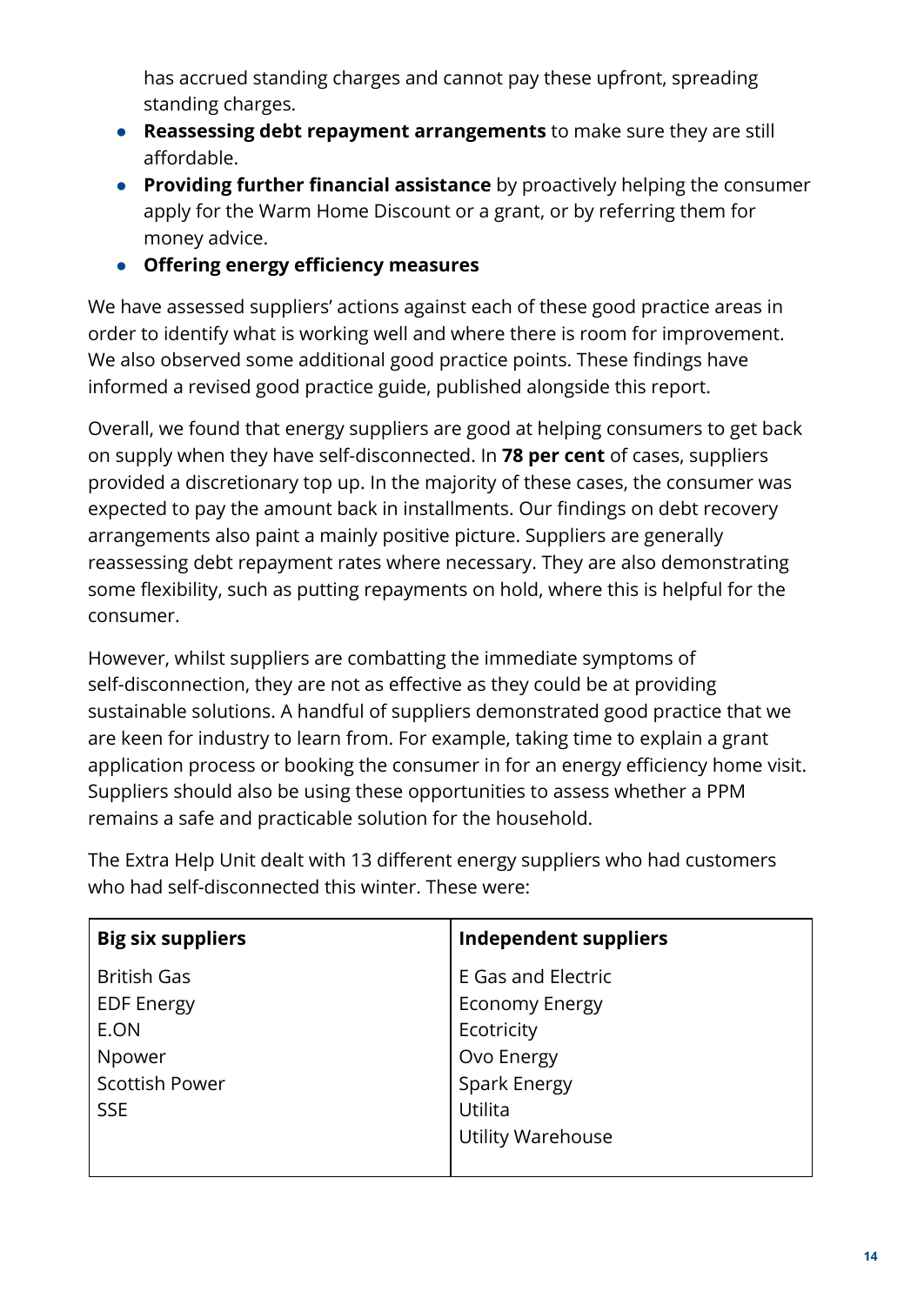Below, we discuss our findings in more detail.

#### <span id="page-15-0"></span>Getting the consumer back on supply

In general, suppliers are good at helping consumers to get back on supply when they have self-disconnected.

#### Discretionary credit was provided in 78 per cent of cases

The total amount provided was £5744.32, which equates to an average of £33.40 per self-disconnecting household. In 16 per cent of cases, this was provided as goodwill. In all other cases, the amount would be recovered from the consumer.

#### The consumer's meter was reset in 11 per cent of cases

Six per cent of meter resets were to completely remove a debt (either belonging to the consumer or, in some cases, a previous tenant) or clear standing charges where the consumer could not afford to pay them.

#### A new meter or top up device was provided in 6 per cent of cases

Suppliers made sure to resolve problems with the consumer's meter or top up device where this had contributed to them self-disconnecting.



In the majority of self-disconnection cases, the only way to get the consumer back on supply is by providing a discretionary top up. This is generally provided as a loan, which the consumer must repay as a proportion of future top ups. However, in 16 per cent of cases discretionary credit was provided as a goodwill gesture meaning that the amount would not be reclaimed from the consumer.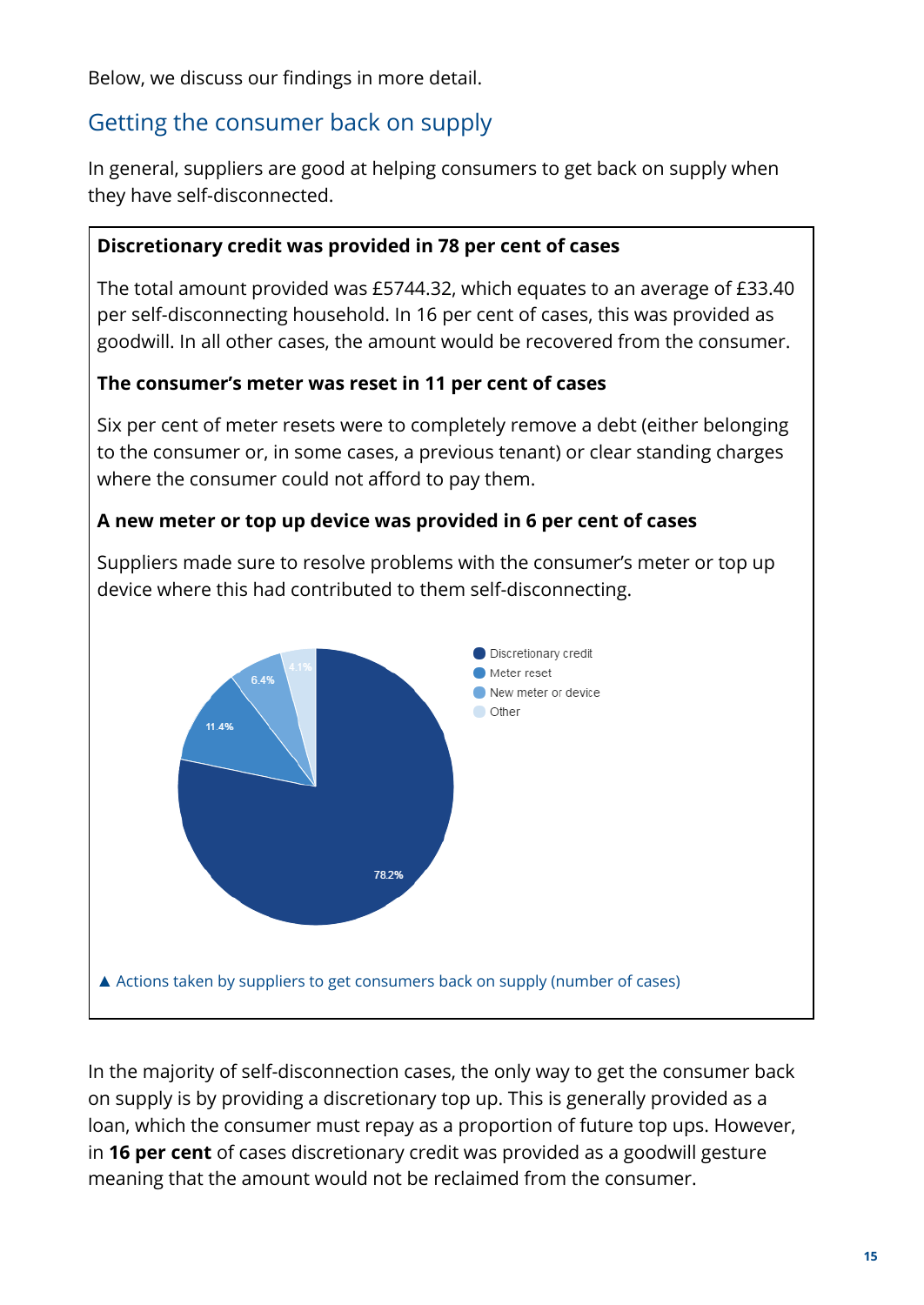Almost all of the suppliers dealt with by the Extra Help Unit seem to recognise the role of discretionary credits in getting consumers back on supply when they have self-disconnected. **12 out of 13** suppliers offered discretionary credit in at least some cases. The remaining supplier only had two cases to the Extra Help Unit this winter, in which alternative resolutions were offered. We do not know if they would have offered discretionary credit if this had been the most appropriate solution.

In our good practice guide, we asked suppliers to provide an appropriate amount of discretionary credit, taking into account the consumer's energy consumption and their financial circumstances, and to arrange a suitable repayment plan, where the credit was to be repaid. We found that suppliers generally conformed to these guidelines.

We will be following up with one supplier who was the exception. This supplier was often reluctant to provide discretionary credit and, when they did, the amount was not always enough to keep the consumer on supply until they were next due to receive income. They also failed to offer suitable repayment plans in some cases. In one case, they suggested a recovery rate of £1 per day or 20 per cent of all top ups, which was unaffordable for the customer. In another, they provided a discretionary top up to be recovered in a lump sum and did not offer any manageable repayment plan.

#### In 15 per cent of cases, the consumer had asked their supplier for a discretionary top up multiple times. In almost half of these cases (seven per cent) the supplier refused to provide any further assistance.

In our good practice guide, we asked suppliers to accommodate repeat requests for discretionary credit and take each case on an individual basis. We are aware that a number of suppliers have policies capping the amount of credit that will be issued per customer. These restrictions can be arbitrary and do not take into account the transience and insecurity of some consumers' situations. A person may fall into financial difficulty any number of times. Repeat requests may also indicate ongoing financial hardship, so additional support should be offered alongside emergency measures. Suppliers should also be using the opportunities to check whether a PPM remains a safe and practicable solution for the household.

#### Case study 1 - multiple requests for discretionary credit

The consumer was experiencing depression and anxiety and was undergoing medical tests. Her ESA payments had been suspended as she had failed to attend a medical appointment. She had since received evidence from her GP but the appeal could take 12 months.

She had £5 credit left on her gas and electricity PPMs with access to emergency credit facilities, but was concerned about lack of funds to top up. Local authority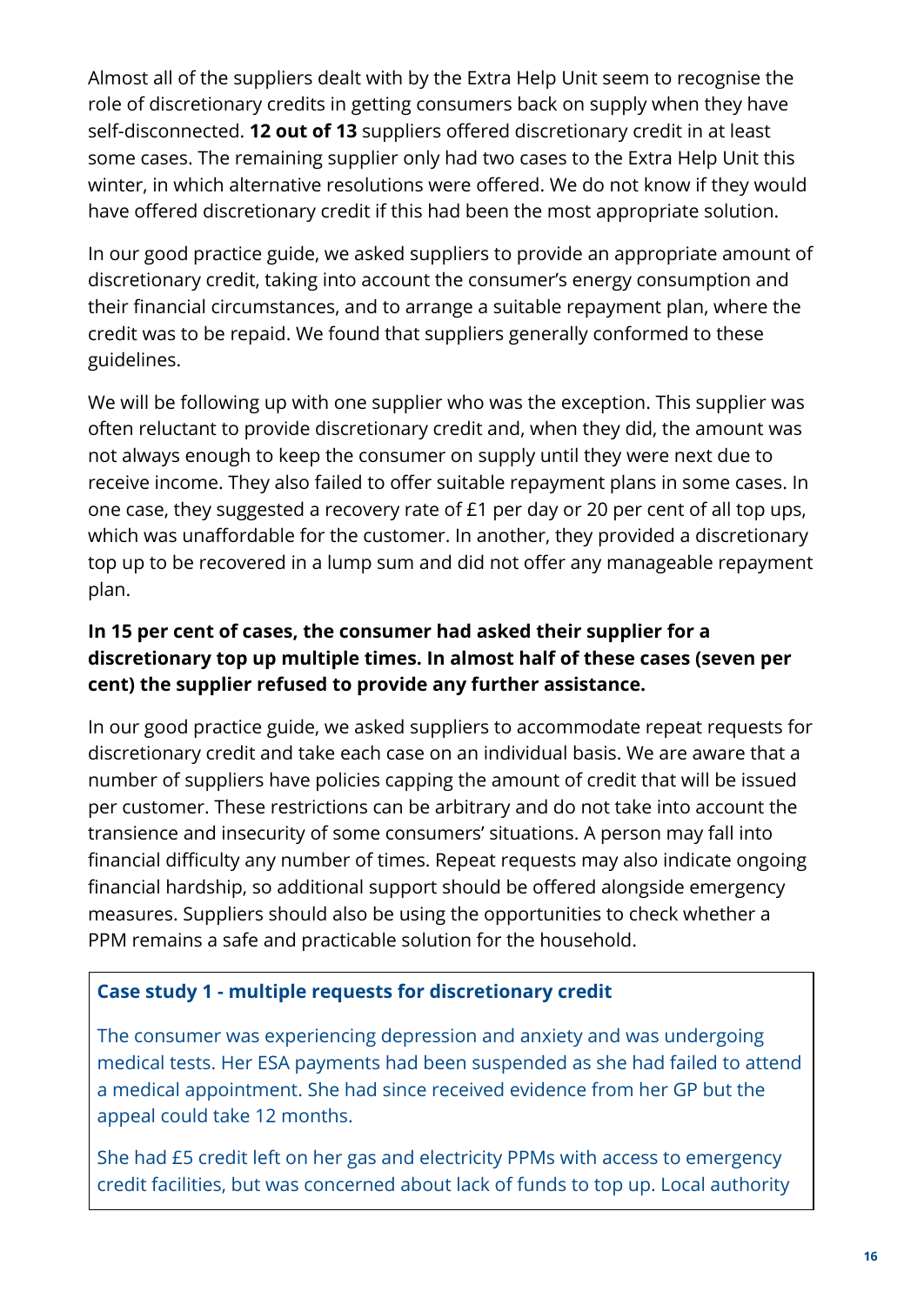assistance had been exhausted and the Extra Help Unit urged her to contact social services for further help.

The supplier confirmed that they had provided eight free top ups for electricity in the past 15 months (a total of £125) and four free top ups for gas (a total of £152). They agreed to provide a further £40 per fuel but said they did not intend to provide any more.

#### Case study 2 - multiple requests for discretionary credit

The consumer had complex health issues resulting from a road traffic accident several years ago. He also had cancer, COPD, schizophrenia, diabetes and depression. He received ESA and Personal Independence Payment but was not due payment for a further 12 days. He was in emergency credit on his electricity PPM with only £4 left.

The supplier had provided a £30 top up a few weeks previously. As this had not yet been repaid, they were reluctant to provide any further credit. The EHU persuaded them to provide an additional £30.

Some suppliers have told us that they are concerned about adding to the consumer's existing debt in case this worsens their situation. We encourage suppliers to take each case on an individual basis. Importantly, it is the consumer's rather than the supplier's interests that should be at the heart of this decision. The primary concern should be getting the consumer back on supply. The supplier should also take active steps to provide more sustainable solutions, such as referring the consumer for money advice.

#### Eight per cent of consumers experienced problems collecting discretionary credits

Some consumers experienced problems collecting a discretionary credit that had been issued to get them back on supply. This can happen when messages sent from the supplier to the top up outlet fail to transfer. It can also happen when consumers are not aware of how to collect the credit. In our good practice guide, we asked suppliers to clearly explain the process to their customers. Some suppliers demonstrated good practice by phoning customers afterwards to check that they had received the credit.

#### Outstanding charges were cleared in six per cent of cases

Five per cent of consumers had self-disconnected because of a shortfall in standing charges which they could not afford to pay upfront. In our good practice guide we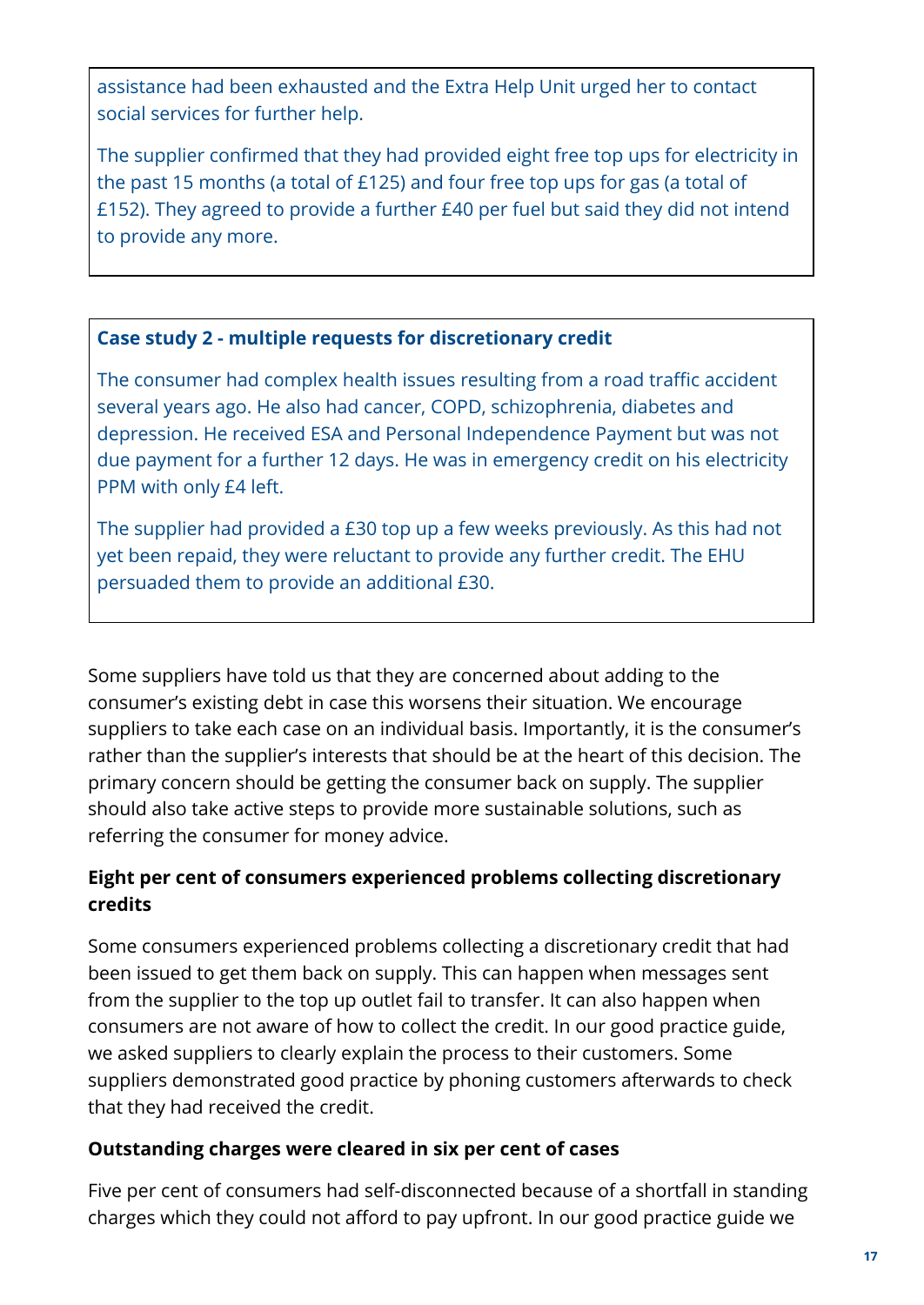recommended that, in such cases, charges should be spread over a period of time. We found that suppliers were sometimes going further than this. In six cases, they completely cleared the charges from the meter.

In another six cases, suppliers reset the meter to clear a debt and stop debt recovery payments, either temporarily or permanently. In some cases, this was because the consumer was not responsible for the debt - either it belonged to a previous tenant or had been transferred in error during a change of supplier.

#### <span id="page-18-0"></span>Reassessing debt repayment arrangements

Overall, we found that suppliers were taking action to reassess debt repayment arrangements where necessary. Six per cent of consumers said that they were struggling to keep their meter in credit because their debt repayments were unaffordable. And suppliers reassessed debt repayment arrangements in eight per cent of cases, suggesting that they are proactively checking arrangements even when this is not the consumer's stated reason for self-disconnecting. The EHU identified only two cases where the supplier should have reduced the consumer's debt repayment rate and did not.

In our good practice guide, we recommended that consumers in receipt of welfare benefits should be on a weekly repayment rate of no more than £3.70, equivalent to the Fuel Direct debt recovery rate. We found that, for the most part, suppliers were setting debt repayment rates in line with this. The average weekly repayment rate for those who received a discretionary credit loan was £3.14.

We also saw a small number of cases where the consumer lived in a rented property and the meter was collecting debt repayments for a previous tenant.<sup>23</sup> This was making it hard for them to keep the meter in credit. Refunds were offered in all cases but some consumers experienced difficulties getting debt repayments stopped due to technical difficulties.

Our good practice guide also suggested the possibility of offering debt holidays to some consumers. More generally, debt repayment arrangements should offer a degree of flexibility and reflect individual circumstances. A consumer may not be able to afford debt repayments alongside ongoing consumption costs for a period of time. If debt repayment arrangements are not amended to reflect this then they may self-disconnect.

Suppliers demonstrated flexibility with debt repayment arrangements in a small number of cases. Most of these related to a discretionary credit loan, with suppliers typically delaying repayments until the consumer would have funds.<sup>24</sup> For example:

 $23$  There were six cases where the consumer lived in a rented property and the meter was collecting debt repayments for a previous tenant.

<sup>&</sup>lt;sup>24</sup> Suppliers demonstrated flexibility with debt repayment arrangements in seven cases, of which six related to a discretionary credit loan.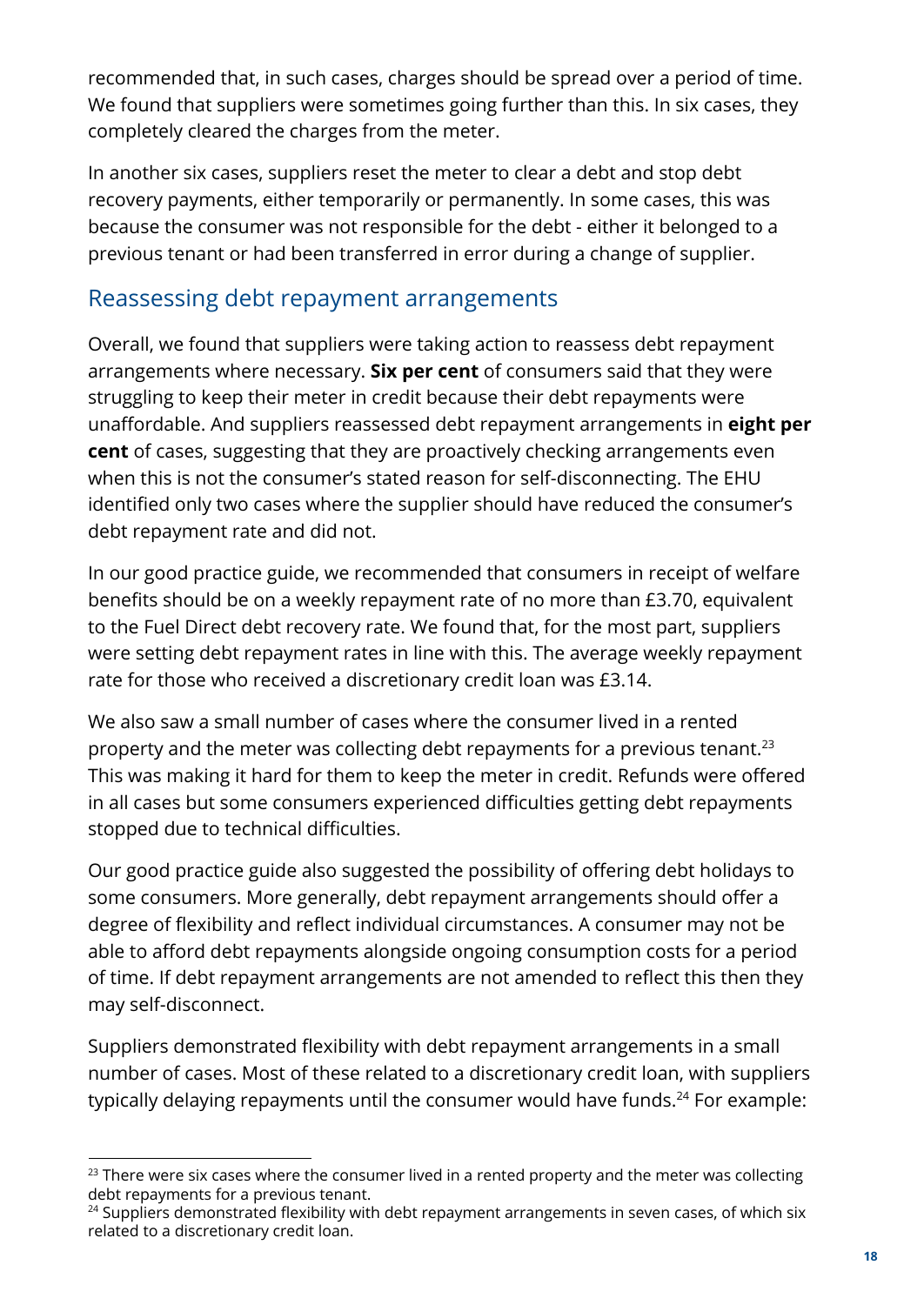#### Case study - flexible repayment arrangements

The consumer's benefits had been sanctioned and they were unable to afford to top up their gas and electricity PPMs. The supplier checked how much credit the consumer would use and provided a £10 credit for electricity and £15 for gas. This was to last approximately 14 days. They agreed a debt recovery rate of £2 per week, to commence once the consumer's benefits were reinstated.

In another case, the supplier agreed to suspend repayment of standing charges over the winter months and review the debt in the spring:

#### Case study - repayment holiday

The consumer had not used gas over the summer months and had built up an outstanding balance of £98.85. The PPM was deducting a large proportion of all top ups and this was unmanageable. The consumer received income support, carer's allowance, child benefit, tax credits, housing benefit and council tax rebates. He was not due to receive any income for two weeks. The supplier agreed to reset the meter and suspend debt recovery over the winter months. The debt would be reviewed in the spring.

#### <span id="page-19-0"></span>Providing further financial assistance

We found that suppliers are not as effective as they could be at providing sustainable solutions to consumers who have self-disconnected. In a small number of cases, suppliers demonstrated particularly good practice and we have highlighted these. We have also highlighted a number of cases where opportunities were missed to help these consumers.

The Extra Help Unit prompts suppliers to consider certain measures as part of each case resolution. These are:

- Checking eligibility for the Warm Home Discount
- Adding to the Priority Services Register
- Providing energy efficiency advice
- Carrying out a cheapest tariff check

Depending on the case, they might also suggest that the supplier considers helping with a trust fund application or providing a referral for debt or money advice, or anything else they deem appropriate.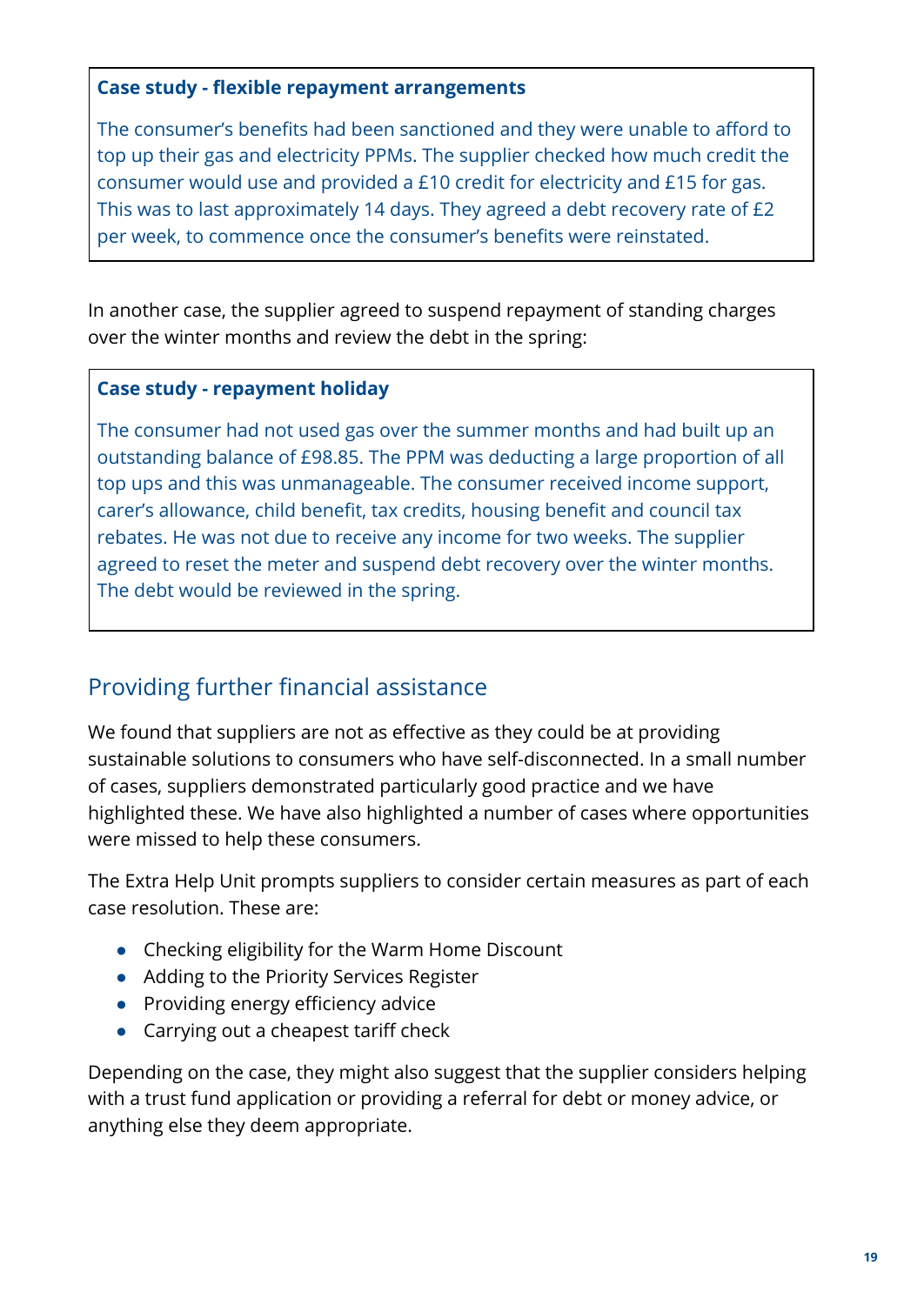In general, suppliers address each of the measures as prompted. $25$  However, there is variation in how they do so, with some doing the bare minimum and others taking more proactive steps to help the consumer.

We think that suppliers can and should do more to make sure prepayment customers are able to stay connected. 15 per cent of Extra Help Unit clients had asked their supplier for help on multiple occasions because they could not afford to top up, indicating ongoing financial difficulties. These could be related to a variety of other factors such as employment, health, housing and relationships. Whilst a discretionary top up helps to get consumers back on supply in the first instance, it is vital that consumers get longer-lasting help too. This can reduce the risk of further self-disconnections and reduce the number of discretionary top ups that are needed.

A recent report by Baringa found that less than half of those recognised as financially vulnerable believe they get the support and services they need from their energy supplier. $^{26}$  It also highlighted that there are two important challenges here. The first is identifying financial vulnerability. In self-disconnection cases, this is arguably straightforward. A consumer who asks their supplier for assistance because they cannot afford to top up their PPM is self-identifying as financially vulnerable, one might argue. The second important aspect is actually improving the initiatives that aim to serve these consumers. Our research corroborates these findings. Energy suppliers need to do more to make sure self-disconnecting consumers benefit from initiatives that can help them stay on supply. This may require improvements to customer support and referral mechanisms.

Practically speaking, suppliers can offer the following types of support to help prepayment customers stay on supply:

- Grants and benefits specifically to help consumers pay their energy bills
- $\bullet$  General financial assistance

In what follows, we discuss in detail what steps suppliers are taking to make sure self-disconnecting customers benefit from these measures.

#### Grants from energy trust funds

Around 10 per cent of consumers with a PPM are repaying a debt to their energy supplier.<sup>27</sup> We highlighted above the importance of agreeing affordable repayment plans. However, consumers who are struggling to repay the debt may be eligible for

<sup>&</sup>lt;sup>25</sup> We do not know the extent to which consumers receive this support when they contact their supplier directly.

<sup>&</sup>lt;sup>26</sup> Financially vulnerable customers are defined as those that have struggled to pay their bills and had to cut back on spending. Baringa (2016) *Financially vulnerable customers*.

<sup>27</sup> Ofgem (2015) *Domestic Suppliers' Social Obligations data: 2014.*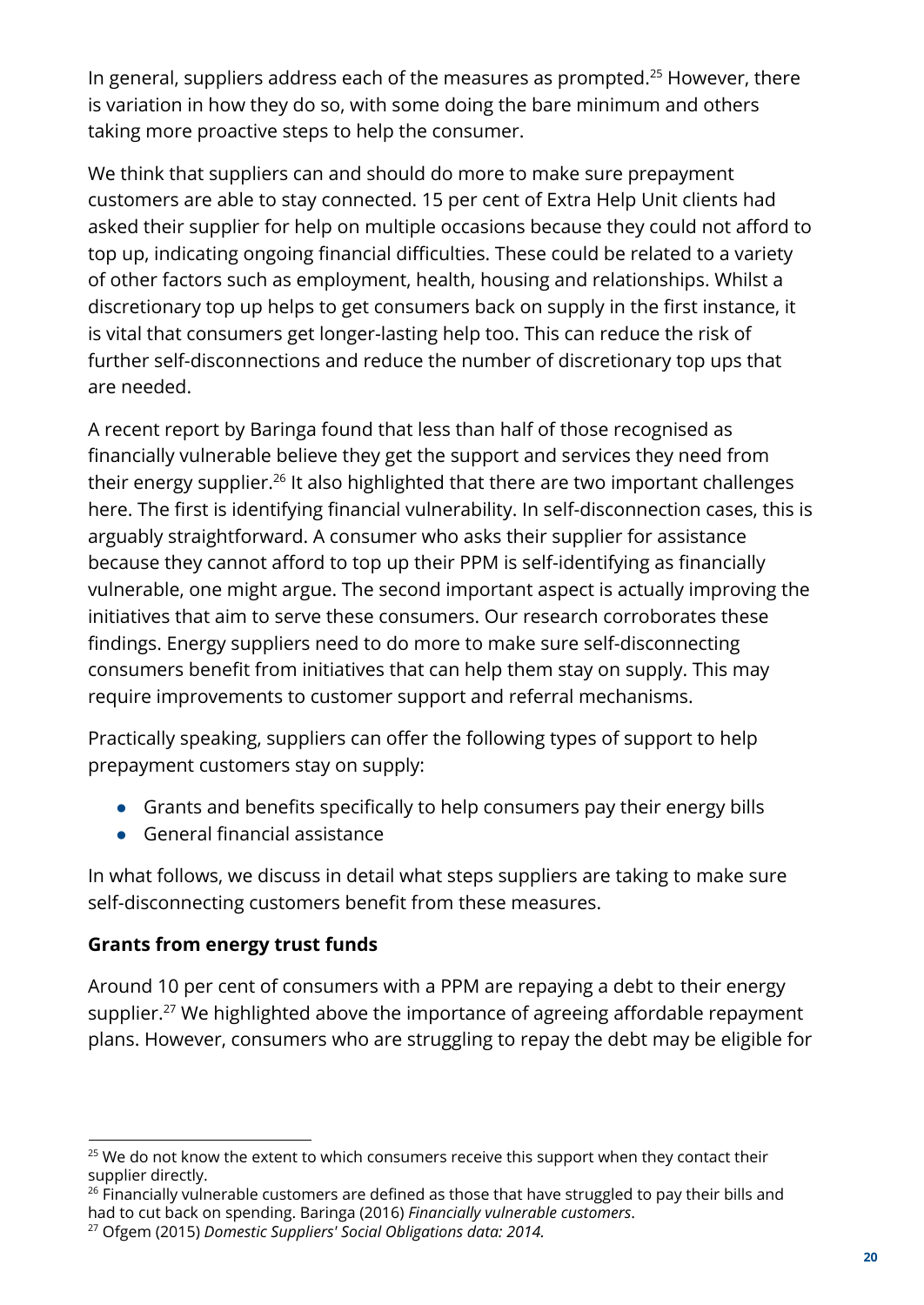a grant from an energy trust fund.<sup>28</sup> Consumers who have self-disconnected and who have a debt should be checked for eligibility. This may help prevent future self-disconnections as well as more generally improving the consumer's financial situation.

The Extra Help Unit often prompts suppliers to consider this when a customer has self-disconnected and is struggling to repay a debt. Of 13 suppliers the Extra Help Unit dealt with, seven have their own charitable trust fund. A number of these funds will accept applications from customers of other suppliers.

We found that, when prompted, suppliers will generally discuss this option with the customer and may carry out an eligibility check. However, some consumers may need additional support in order to follow through with the application. Suppliers only took these extra steps in a small number of cases. Actions included:

- Taking time to clearly explain the application process
- Sending out an application form in the post
- Prioritising the consumer's application

The Extra Help Unit observed also identified a number of cases where the option should have been explored but was not. These consumers had large energy debts and were struggling to stay on supply. For example:

#### Case study - trust fund not explored

28

The consumer was off electricity supply with no ability to top up. She believed the meter to be faulty as it was going through lots of credit. The supplier investigated and found that her usage had simply increased in line with expected winter usage. It was an all electric property.

The consumer had a debt of £825 that she was repaying in weekly installments. The repayment rate was already set low at £3 per week. The supplier provided £20 credit but did not give details of their trust fund.

In our good practice guide, we also advised suppliers to put debt repayments on hold while applications are pending. The Extra Help Unit observed one case where the supplier had failed to do this:

citizensadvice.org.uk/consumer/energy/energy-supply/get-help-paying-your-bills/grants-and-benefit s-to-help-you-pay-your-energy-bills/#Grants\_To\_Help\_Pay\_Energy\_Debts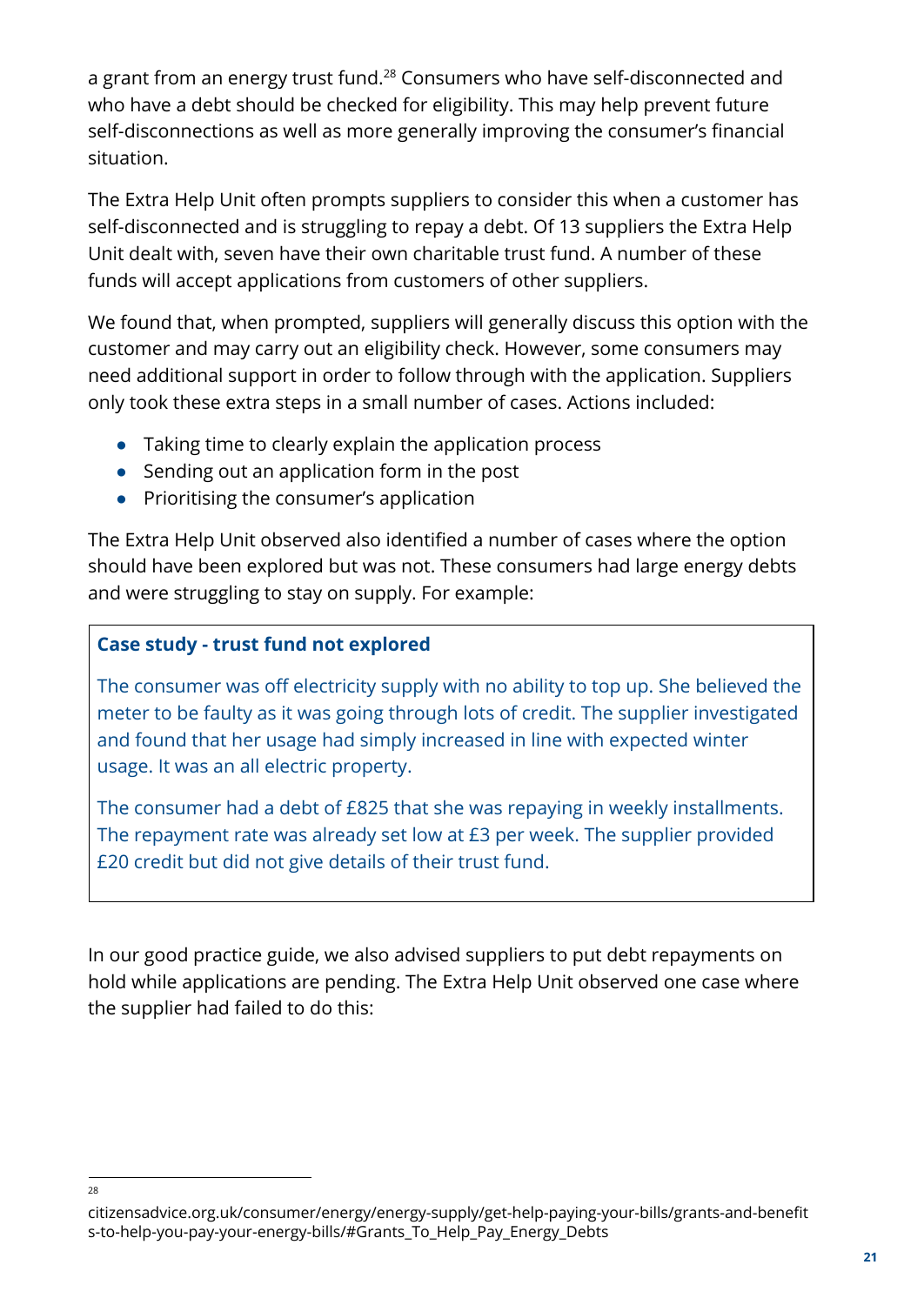#### Case study - debt repayments not suspended

The consumer had no funds to top up and was about to go off supply for both fuels. He had topped up £15 and it had been used straight away. The supplier refused to provide a discretionary top up as they had already given one the previous month. The consumer was repaying a debt at £10 per week and there was no offer to reduce this despite them struggling. The consumer also confirmed that a trust fund application had been completed. The supplier could have offered to remove the debt from the PPM pending this application.

#### Warm Home Discount scheme

The Warm Home Discount is a Government mandated scheme whereby eligible households receive a £140 discount from their energy bill. $^\mathrm{29}$  A core group of recipients, those in receipt of the guarantee credit element of pension credit, receive the discount automatically. Suppliers determine eligibility for a broader group of recipients generally on the basis of low income or health concerns.

Nine out of thirteen suppliers the Extra Help Unit dealt with are part of the scheme. Compared to the general broader group eligibility criteria, 73 per cent of consumers were receiving welfare benefits and 31 per cent had someone with a physical health condition or disability in the household. It therefore seems that many of the consumers who self-disconnected this winter may have been eligible for the Warm Home Discount. Of course, some may have been in the core group or may have had an application pending for the broader group, but this should be checked.

In general, suppliers discussed the Warm Home Discount with consumers when prompted. They usually directed them to their website for more information or supplied a phone number for the consumer to call. In 11 cases, the supplier took more proactive steps to help consumers apply for the discount. Actions included:

- Arranging a call back from a specialist team who could help with the application
- Taking time to clearly explain the application process
- Sending out an application form in the post

#### Money advice

Many consumers who self-disconnect are financially vulnerable and would be likely to benefit from money advice. When a consumer contacts their supplier asking for help topping up their prepayment meter, it is a good opportunity to offer this by signposting or referring to money advice agencies. Money advice can help

<sup>29</sup>gov.uk/the-warm-home-discount-scheme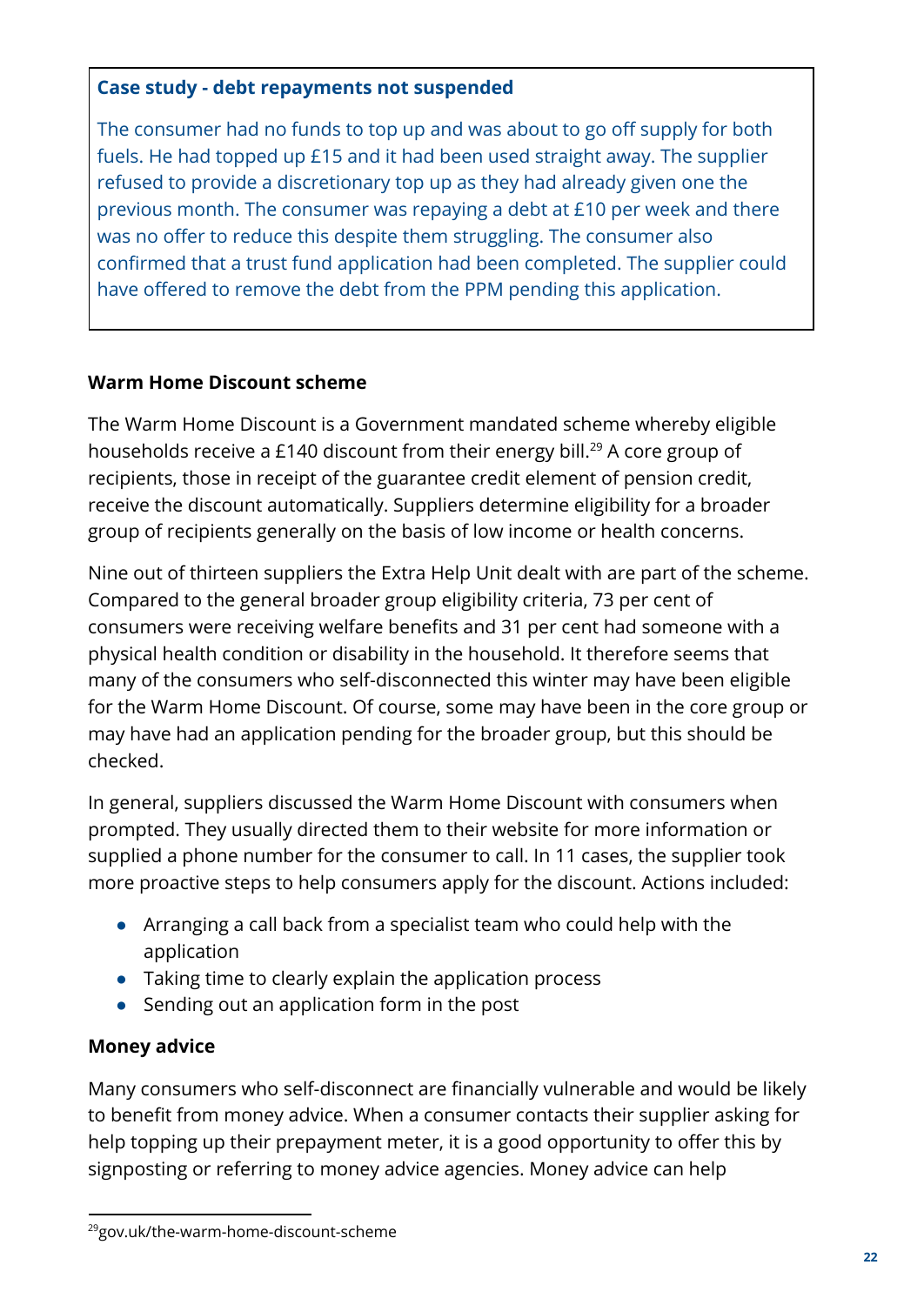consumers maximise their income, make the most of their budgets and prevent further financial difficulties. This is different from debt advice, which focuses specifically on managing existing debts.

Out of 220 Extra Help Unit cases this winter, we are aware of only three consumers who were signposted or referred for debt advice. None were referred for money advice, as far as we are aware. The Extra Help Unit does not always prompt suppliers to take these actions. These figures are, however, surprising given that many energy suppliers have formal partnerships with debt advice agencies, with some offering warm referrals through dedicated phone lines. Going forward, we would like to explore this further with suppliers in order to understand the extent to which self-disconnecting customers are offered debt advice referrals.

Of course, not all prepayment customers who self-disconnect are in debt to their supplier and we would like to encourage suppliers to refer consumers for general money advice, where appropriate. We think self-disconnecting customers may be underserved by the existing referral options open to them.

This problem is not unique to energy suppliers. We estimate that 3.4 million people have fallen into a 'referral gap' where they have raised money issues with a trusted professional and have not received money advice or a referral.<sup>30</sup> Moreover, money advice is often seen as a last resort rather than a preventative measure. $^{\rm 31}$ 

There is a real need and potential for energy suppliers to develop their offering in this area, particularly for customers who have self-disconnected. More specifically, it would help reduce the number of customers making multiple requests for discretionary top ups.

Baringa's recent report also highlighted that, by improving the services offered to financially vulnerable customers, suppliers could benefit from improved customer satisfaction and net promoter scores. $32$  We encourage energy suppliers to consider putting in place effective referral mechanisms to offer money advice to customers who self-disconnect.

#### <span id="page-23-0"></span>Offering energy efficiency measures

We found that suppliers provided a minimum level of energy efficiency advice to consumers when prompted by the Extra Help Unit. This usually took the form of an energy efficiency pack sent in the post, or else giving the phone number for an independent energy advice provider. We consider these to be relatively passive measures and some consumers could benefit from more proactive help.

<sup>30</sup> Citizens Advice (2016) *The referral gap: how stronger referrals between free guidance and paid-for advice can help people manage their money*

<sup>31</sup> Citizens Advice (2016) *The preventative advice gap: how money advice can help people avoid ᅠ〮nancial di휓culties*

<sup>32</sup> Baringa (2016) *Financially vulnerable customers*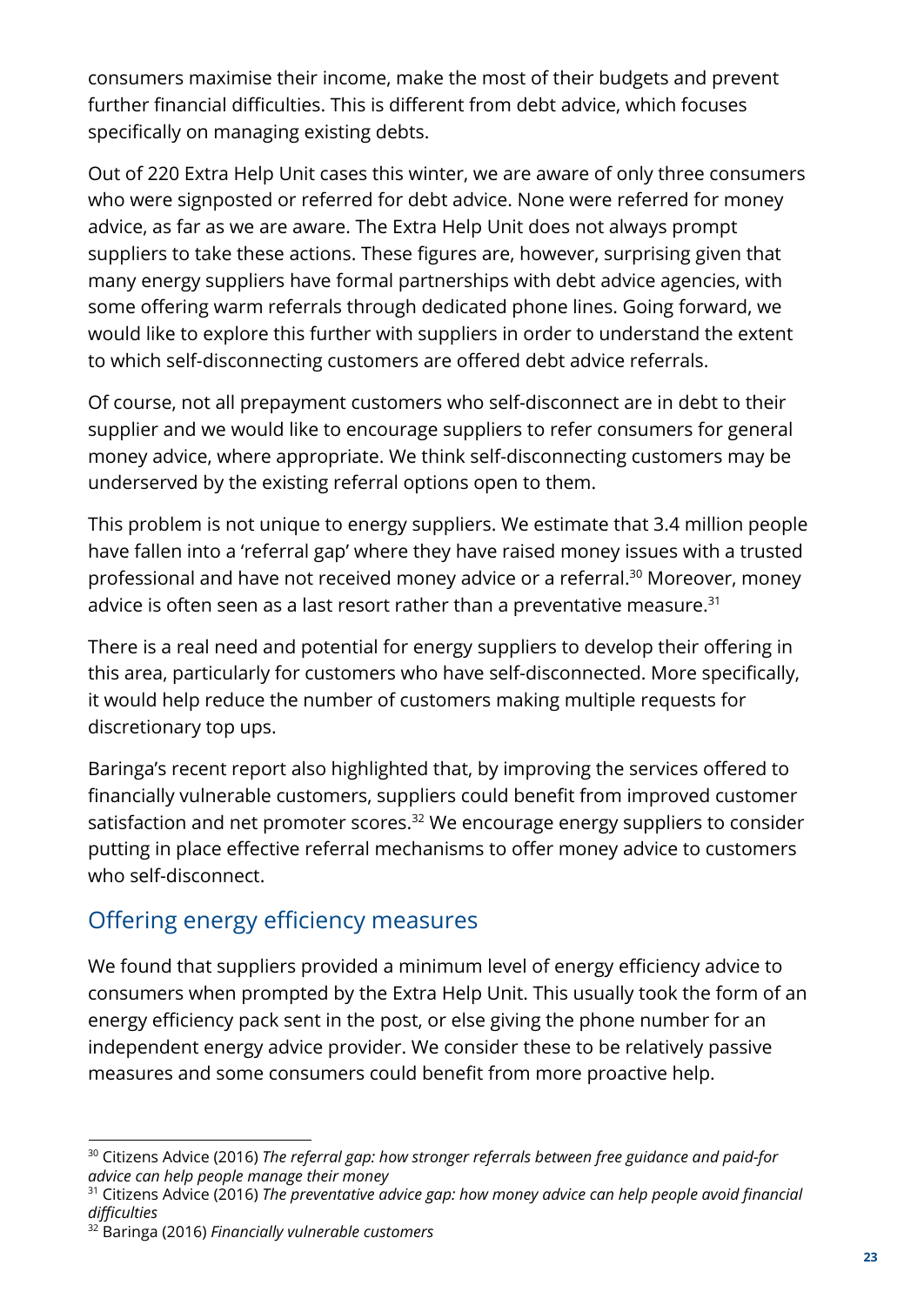Furthermore, it seems that many consumers who self-disconnected would benefit from robust energy efficiency interventions:

- 52 per cent were in receipt of a welfare benefit that could make them eligible for the Affordable Warmth scheme. 33
- 12 per cent felt that their PPM was going through credit too quickly, indicating high consumption.
- 11 per cent had someone in the property with a physical health condition linked to cold homes.

In a small number of cases, the Extra Help Unit noted extra steps that were taken to increase the likelihood of the consumer benefiting from energy efficiency measures. These were:

- Arranging an energy efficiency home visit
- Carrying out a boiler scheme assessment
- Providing energy efficiency advice themselves over the phone

In our information request to suppliers in 2013, all suppliers placed an emphasis on offering energy efficiency advice to customers in vulnerable positions who are off supply. They talked about investing in training across their staff to check eligibility for insulation, home improvements or boiler replacements under the Energy Company Obligation (ECO) scheme. 34

#### So why is this not happening?

One possible answer is that consumers are not always receptive to energy efficiency interventions at the point of self-disconnecting. They might be primarily concerned with fixing the immediate situation and might not see the relevance of energy efficiency measures to their situation. We also know that there are wider questions about how best to have these conversations with consumers. We will be exploring this question further with industry and are particularly keen to identify any learnings that can be shared.

#### <span id="page-24-0"></span>Additional good practice

In 14 cases, the supplier arranged for a meter exchange or new top up device in order to alleviate the consumer's situation. In four cases, meter exchange appointments were brought forward or booked as an emergency job. Eight suppliers took such actions. These included:

- Installing a smart meter
- Exchanging the PPM for a credit meter
- Offering to change the meter from two-rate to single-rate

<sup>&</sup>lt;sup>33</sup> gov.uk/energy-company-obligation

<sup>34</sup> Citizens Advice (2014) *Topping-up or dropping-out: self-disconnection among prepayment meter users*